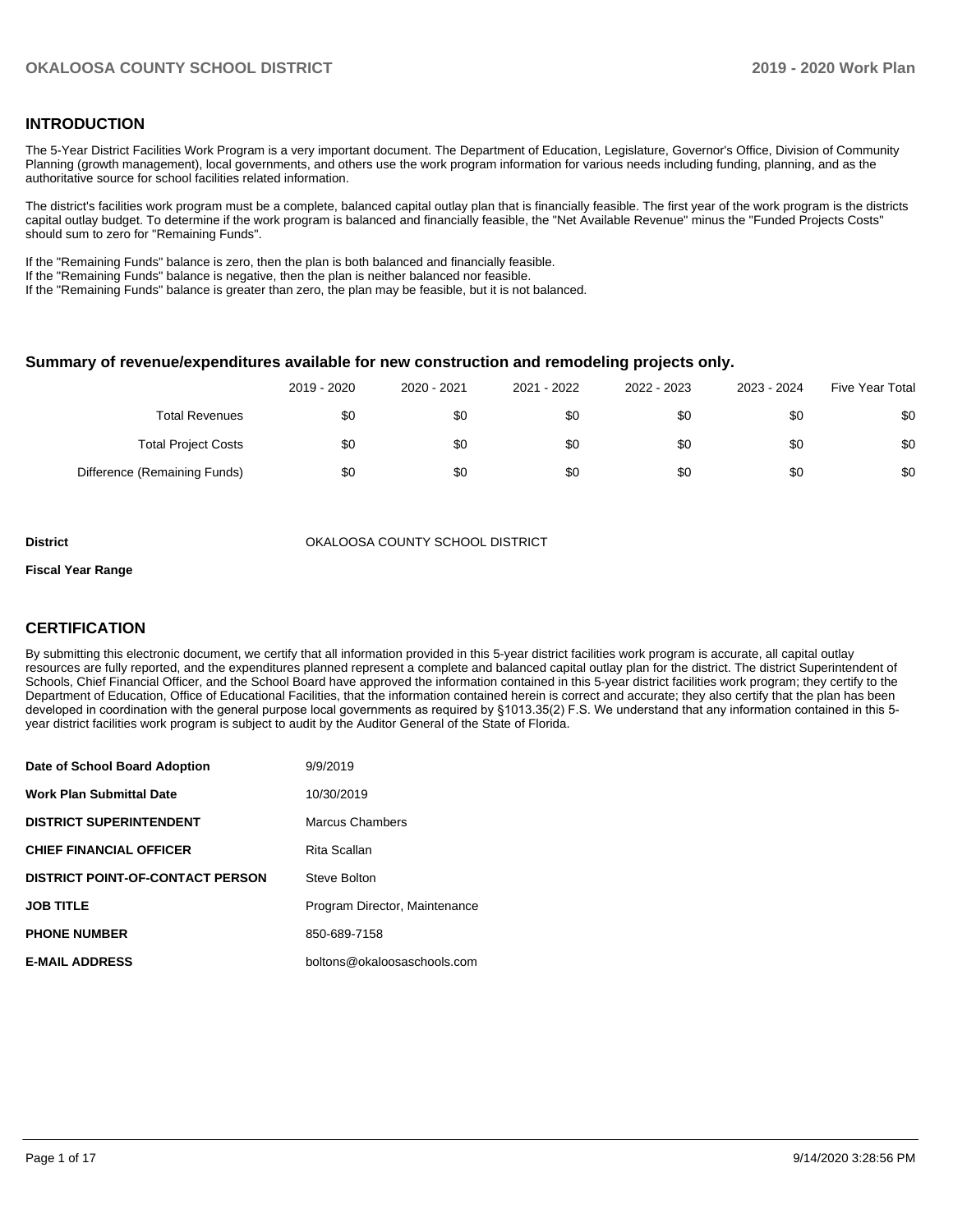# **Expenditures**

### **Expenditure for Maintenance, Repair and Renovation from 1.50-Mills and PECO**

Annually, prior to the adoption of the district school budget, each school board must prepare a tentative district facilities work program that includes a schedule of major repair and renovation projects necessary to maintain the educational and ancillary facilities of the district.

|                                                                                                                                                                                                                                                                                                                                                                                                                                                                                                                                                                                                                                                                                                                                                                                                                                                                                                                                                                                                                                                                                                                                                          | <b>Item</b>                                                                                                                                                                                                                                                                                                                                                                                                                                                                                                                                                                                                                                                                                                                                                                                                                                                                                                                                                                                                                                                                                                                                | 2019 - 2020<br><b>Actual Budget</b> | 2020 - 2021<br>Projected | 2021 - 2022<br>Projected | 2022 - 2023<br>Projected | 2023 - 2024<br>Projected | <b>Total</b> |  |  |  |  |
|----------------------------------------------------------------------------------------------------------------------------------------------------------------------------------------------------------------------------------------------------------------------------------------------------------------------------------------------------------------------------------------------------------------------------------------------------------------------------------------------------------------------------------------------------------------------------------------------------------------------------------------------------------------------------------------------------------------------------------------------------------------------------------------------------------------------------------------------------------------------------------------------------------------------------------------------------------------------------------------------------------------------------------------------------------------------------------------------------------------------------------------------------------|--------------------------------------------------------------------------------------------------------------------------------------------------------------------------------------------------------------------------------------------------------------------------------------------------------------------------------------------------------------------------------------------------------------------------------------------------------------------------------------------------------------------------------------------------------------------------------------------------------------------------------------------------------------------------------------------------------------------------------------------------------------------------------------------------------------------------------------------------------------------------------------------------------------------------------------------------------------------------------------------------------------------------------------------------------------------------------------------------------------------------------------------|-------------------------------------|--------------------------|--------------------------|--------------------------|--------------------------|--------------|--|--|--|--|
| <b>HVAC</b>                                                                                                                                                                                                                                                                                                                                                                                                                                                                                                                                                                                                                                                                                                                                                                                                                                                                                                                                                                                                                                                                                                                                              |                                                                                                                                                                                                                                                                                                                                                                                                                                                                                                                                                                                                                                                                                                                                                                                                                                                                                                                                                                                                                                                                                                                                            | \$0                                 | \$531,495                | \$175,000                | \$0                      | \$75,000                 | \$781,495    |  |  |  |  |
| ADDIE R LEWIS SCHOOL, ADMINISTRATIVE OFFICES, ANNETTE P EDWINS ELEMENTARY, ANTIOCH ELEMENTARY, BAKER<br>Locations:<br>SCHOOL, BLUEWATER ELEMENTARY, BOB SIKES ELEMENTARY, C W RUCKEL MIDDLE, CARVER HILL ADMINISTRATIVE CENTER,<br>CHOCTAWHATCHEE SENIOR HIGH, CHOICE HIGH SCHOOL AND TECHNICAL CENTER, CLIFFORD MEIGS MIDDLE, CRESTVIEW BUS<br>SHOP, CRESTVIEW SENIOR HIGH, CRESTVIEW VOCATIONAL-TECHNICAL CENTER, DAVIDSON MIDDLE, DESTIN ELEMENTARY,<br>DESTIN MIDDLE, DISTRICT EDUCATIONAL CENTER, EGLIN ELEMENTARY, ELLIOTT POINT ELEMENTARY, FLOROSA ELEMENTARY,<br>FORT WALTON BEACH BUS SHOP, FORT WALTON BEACH SENIOR HIGH, HEAVY EQUIPMENT SHOP, JAMES E PLEW ELEMENTARY,<br>KENWOOD ELEMENTARY, LANCE C RICHBOURG SCHOOL, LAUREL HILL SCHOOL, LONGWOOD ELEMENTARY, LULA J EDGE<br>ELEMENTARY, MARY ESTHER ELEMENTARY, MAX BRUNER MIDDLE, NICEVILLE SENIOR HIGH, NORTHWOOD ELEMENTARY,<br>RIVERSIDE ELEMENTARY SCHOOL, SHALIMAR ELEMENTARY, SHOAL RIVER MIDDLE SCHOOL, SILVER SANDS SCHOOL FOR<br>EXCEPTIONAL STUDENTS, SOUTHSIDE CENTER, VALPARAISO MULTIPURPOSE EDUCATION COMPLEX, W C PRYOR MIDDLE,<br>WALKER ELEMENTARY, WRIGHT ELEMENTARY |                                                                                                                                                                                                                                                                                                                                                                                                                                                                                                                                                                                                                                                                                                                                                                                                                                                                                                                                                                                                                                                                                                                                            |                                     |                          |                          |                          |                          |              |  |  |  |  |
| Flooring                                                                                                                                                                                                                                                                                                                                                                                                                                                                                                                                                                                                                                                                                                                                                                                                                                                                                                                                                                                                                                                                                                                                                 |                                                                                                                                                                                                                                                                                                                                                                                                                                                                                                                                                                                                                                                                                                                                                                                                                                                                                                                                                                                                                                                                                                                                            | \$0                                 | \$0                      | \$0                      | \$0                      | \$0                      | \$0          |  |  |  |  |
| Locations:<br>No Locations for this expenditure.                                                                                                                                                                                                                                                                                                                                                                                                                                                                                                                                                                                                                                                                                                                                                                                                                                                                                                                                                                                                                                                                                                         |                                                                                                                                                                                                                                                                                                                                                                                                                                                                                                                                                                                                                                                                                                                                                                                                                                                                                                                                                                                                                                                                                                                                            |                                     |                          |                          |                          |                          |              |  |  |  |  |
| Roofing                                                                                                                                                                                                                                                                                                                                                                                                                                                                                                                                                                                                                                                                                                                                                                                                                                                                                                                                                                                                                                                                                                                                                  |                                                                                                                                                                                                                                                                                                                                                                                                                                                                                                                                                                                                                                                                                                                                                                                                                                                                                                                                                                                                                                                                                                                                            | \$0                                 | \$0                      | \$356,495                | \$356,495                | \$446,495                | \$1,159,485  |  |  |  |  |
| Locations:                                                                                                                                                                                                                                                                                                                                                                                                                                                                                                                                                                                                                                                                                                                                                                                                                                                                                                                                                                                                                                                                                                                                               | ADDIE R LEWIS SCHOOL, ADMINISTRATIVE OFFICES, ANNETTE P EDWINS ELEMENTARY, ANTIOCH ELEMENTARY, BAKER<br>SCHOOL, BLUEWATER ELEMENTARY, BOB SIKES ELEMENTARY, C W RUCKEL MIDDLE, CARVER HILL ADMINISTRATIVE CENTER,<br>CHOCTAWHATCHEE SENIOR HIGH. CHOICE HIGH SCHOOL AND TECHNICAL CENTER. CLIFFORD MEIGS MIDDLE. CRESTVIEW BUS<br>SHOP, CRESTVIEW SENIOR HIGH, CRESTVIEW VOCATIONAL-TECHNICAL CENTER, DAVIDSON MIDDLE, DESTIN ELEMENTARY,<br>DESTIN MIDDLE, DISTRICT EDUCATIONAL CENTER, EGLIN ELEMENTARY, ELLIOTT POINT ELEMENTARY, FLOROSA ELEMENTARY,<br>FORT WALTON BEACH BUS SHOP, FORT WALTON BEACH SENIOR HIGH, HEAVY EQUIPMENT SHOP, JAMES E PLEW ELEMENTARY,<br>KENWOOD ELEMENTARY, LANCE C RICHBOURG SCHOOL, LAUREL HILL SCHOOL, LONGWOOD ELEMENTARY, LULA J EDGE<br>ELEMENTARY, MARY ESTHER ELEMENTARY, MAX BRUNER MIDDLE, NICEVILLE SENIOR HIGH, NORTHWOOD ELEMENTARY,<br>RIVERSIDE ELEMENTARY SCHOOL, SHALIMAR ELEMENTARY, SHOAL RIVER MIDDLE SCHOOL, SILVER SANDS SCHOOL FOR<br>EXCEPTIONAL STUDENTS, SOUTHSIDE CENTER, VALPARAISO MULTIPURPOSE EDUCATION COMPLEX, W C PRYOR MIDDLE,<br>WALKER ELEMENTARY, WRIGHT ELEMENTARY |                                     |                          |                          |                          |                          |              |  |  |  |  |
| Safety to Life                                                                                                                                                                                                                                                                                                                                                                                                                                                                                                                                                                                                                                                                                                                                                                                                                                                                                                                                                                                                                                                                                                                                           |                                                                                                                                                                                                                                                                                                                                                                                                                                                                                                                                                                                                                                                                                                                                                                                                                                                                                                                                                                                                                                                                                                                                            | \$0                                 | \$50,000                 | \$50,000                 | \$50,000                 | \$60,000                 | \$210,000    |  |  |  |  |
| Locations:                                                                                                                                                                                                                                                                                                                                                                                                                                                                                                                                                                                                                                                                                                                                                                                                                                                                                                                                                                                                                                                                                                                                               | ADDIE R LEWIS SCHOOL, ADMINISTRATIVE OFFICES, ANNETTE P EDWINS ELEMENTARY, ANTIOCH ELEMENTARY, BAKER<br>SCHOOL, BLUEWATER ELEMENTARY, BOB SIKES ELEMENTARY, C W RUCKEL MIDDLE, CARVER HILL ADMINISTRATIVE CENTER,<br>CHOCTAWHATCHEE SENIOR HIGH, CHOICE HIGH SCHOOL AND TECHNICAL CENTER, CLIFFORD MEIGS MIDDLE, CRESTVIEW BUS<br>SHOP, CRESTVIEW SENIOR HIGH, CRESTVIEW VOCATIONAL-TECHNICAL CENTER, DAVIDSON MIDDLE, DESTIN ELEMENTARY,<br>DESTIN MIDDLE, DISTRICT EDUCATIONAL CENTER, EGLIN ELEMENTARY, ELLIOTT POINT ELEMENTARY, FLOROSA ELEMENTARY,<br>FORT WALTON BEACH BUS SHOP, FORT WALTON BEACH SENIOR HIGH, HEAVY EQUIPMENT SHOP, JAMES E PLEW ELEMENTARY,<br>KENWOOD ELEMENTARY, LANCE C RICHBOURG SCHOOL, LAUREL HILL SCHOOL, LONGWOOD ELEMENTARY, LULA J EDGE<br>ELEMENTARY, MARY ESTHER ELEMENTARY, MAX BRUNER MIDDLE, NICEVILLE SENIOR HIGH, NORTHWOOD ELEMENTARY,<br>RIVERSIDE ELEMENTARY SCHOOL, SHALIMAR ELEMENTARY, SHOAL RIVER MIDDLE SCHOOL, SILVER SANDS SCHOOL FOR<br>EXCEPTIONAL STUDENTS, SOUTHSIDE CENTER, VALPARAISO MULTIPURPOSE EDUCATION COMPLEX, W C PRYOR MIDDLE,<br>WALKER ELEMENTARY, WRIGHT ELEMENTARY |                                     |                          |                          |                          |                          |              |  |  |  |  |
| Fencing                                                                                                                                                                                                                                                                                                                                                                                                                                                                                                                                                                                                                                                                                                                                                                                                                                                                                                                                                                                                                                                                                                                                                  |                                                                                                                                                                                                                                                                                                                                                                                                                                                                                                                                                                                                                                                                                                                                                                                                                                                                                                                                                                                                                                                                                                                                            | \$0                                 | \$0                      | \$0                      | \$0                      | \$0                      | \$0          |  |  |  |  |
|                                                                                                                                                                                                                                                                                                                                                                                                                                                                                                                                                                                                                                                                                                                                                                                                                                                                                                                                                                                                                                                                                                                                                          | Locations: No Locations for this expenditure.                                                                                                                                                                                                                                                                                                                                                                                                                                                                                                                                                                                                                                                                                                                                                                                                                                                                                                                                                                                                                                                                                              |                                     |                          |                          |                          |                          |              |  |  |  |  |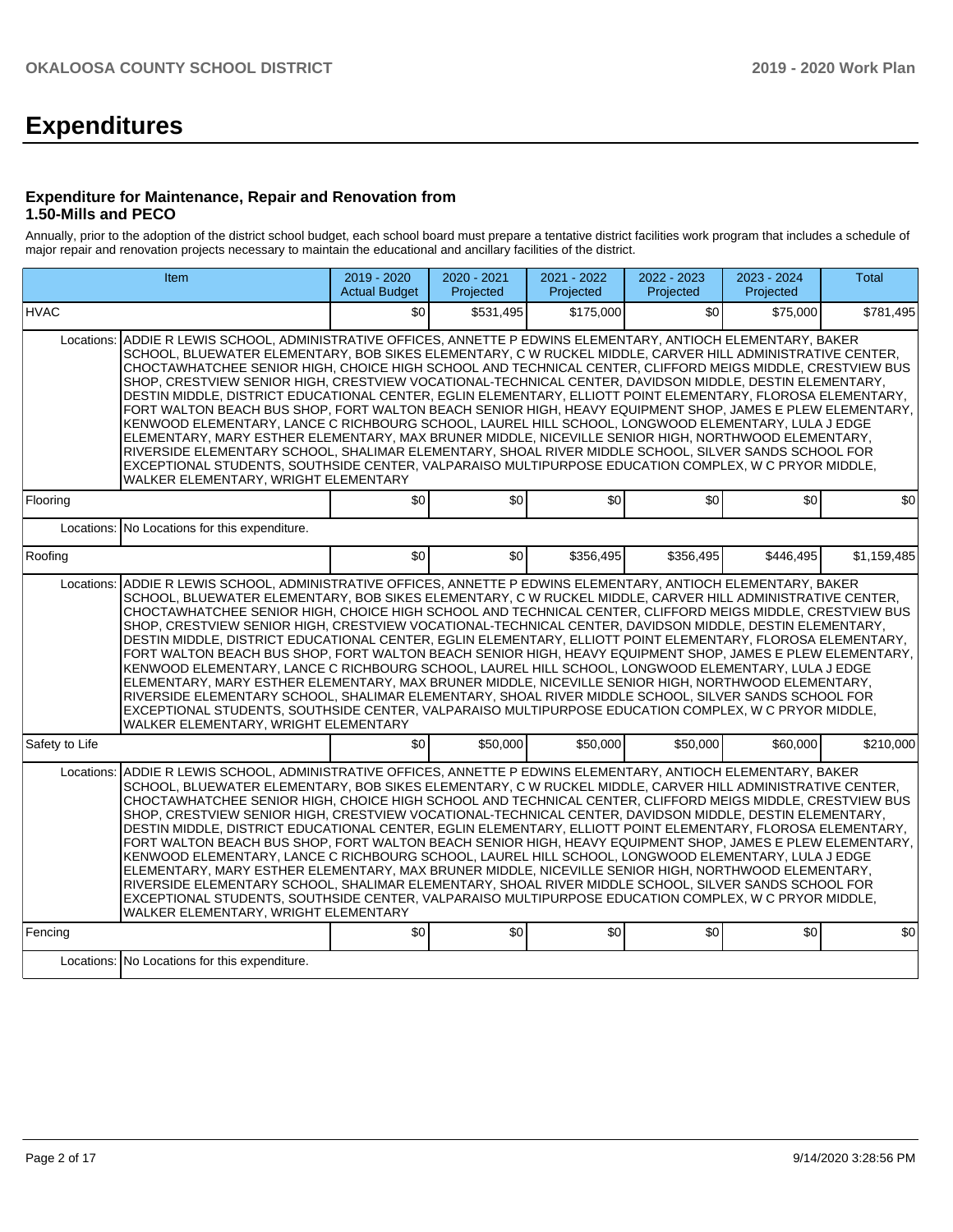| Parking                          |                                                                                                                                                                                                                                                                                                                                                                                                                                                                                                                                                                                                                                                                                                                                                                                                                                                                                                                                                                                                                                                                                                                                            | \$0 | \$50,000  | \$50,000  | \$50,000         | \$50,000  | \$200,000   |
|----------------------------------|--------------------------------------------------------------------------------------------------------------------------------------------------------------------------------------------------------------------------------------------------------------------------------------------------------------------------------------------------------------------------------------------------------------------------------------------------------------------------------------------------------------------------------------------------------------------------------------------------------------------------------------------------------------------------------------------------------------------------------------------------------------------------------------------------------------------------------------------------------------------------------------------------------------------------------------------------------------------------------------------------------------------------------------------------------------------------------------------------------------------------------------------|-----|-----------|-----------|------------------|-----------|-------------|
| Locations:                       | ADDIE R LEWIS SCHOOL, ADMINISTRATIVE OFFICES, ANNETTE P EDWINS ELEMENTARY, ANTIOCH ELEMENTARY, BAKER<br>SCHOOL, BLUEWATER ELEMENTARY, BOB SIKES ELEMENTARY, C W RUCKEL MIDDLE, CARVER HILL ADMINISTRATIVE CENTER,<br>CHOCTAWHATCHEE SENIOR HIGH, CHOICE HIGH SCHOOL AND TECHNICAL CENTER, CLIFFORD MEIGS MIDDLE, CRESTVIEW BUS<br>SHOP, CRESTVIEW SENIOR HIGH, CRESTVIEW VOCATIONAL-TECHNICAL CENTER, DAVIDSON MIDDLE, DESTIN ELEMENTARY,<br>DESTIN MIDDLE, DISTRICT EDUCATIONAL CENTER, EGLIN ELEMENTARY, ELLIOTT POINT ELEMENTARY, FLOROSA ELEMENTARY,<br>FORT WALTON BEACH BUS SHOP, FORT WALTON BEACH SENIOR HIGH, HEAVY EQUIPMENT SHOP, JAMES E PLEW ELEMENTARY,<br>KENWOOD ELEMENTARY, LANCE C RICHBOURG SCHOOL, LAUREL HILL SCHOOL, LONGWOOD ELEMENTARY, LULA J EDGE<br>ELEMENTARY, MARY ESTHER ELEMENTARY, MAX BRUNER MIDDLE, NICEVILLE SENIOR HIGH, NORTHWOOD ELEMENTARY,<br>RIVERSIDE ELEMENTARY SCHOOL, SHALIMAR ELEMENTARY, SHOAL RIVER MIDDLE SCHOOL, SILVER SANDS SCHOOL FOR<br>EXCEPTIONAL STUDENTS, SOUTHSIDE CENTER, VALPARAISO MULTIPURPOSE EDUCATION COMPLEX, W C PRYOR MIDDLE,<br>WALKER ELEMENTARY, WRIGHT ELEMENTARY |     |           |           |                  |           |             |
| Electrical                       |                                                                                                                                                                                                                                                                                                                                                                                                                                                                                                                                                                                                                                                                                                                                                                                                                                                                                                                                                                                                                                                                                                                                            | \$0 | \$0       | \$0       | \$0              | \$0       | \$0         |
|                                  | Locations: No Locations for this expenditure.                                                                                                                                                                                                                                                                                                                                                                                                                                                                                                                                                                                                                                                                                                                                                                                                                                                                                                                                                                                                                                                                                              |     |           |           |                  |           |             |
| Fire Alarm                       |                                                                                                                                                                                                                                                                                                                                                                                                                                                                                                                                                                                                                                                                                                                                                                                                                                                                                                                                                                                                                                                                                                                                            | \$0 | \$0       | \$0       | \$0 <sub>1</sub> | \$0       | \$0         |
|                                  | Locations: No Locations for this expenditure.                                                                                                                                                                                                                                                                                                                                                                                                                                                                                                                                                                                                                                                                                                                                                                                                                                                                                                                                                                                                                                                                                              |     |           |           |                  |           |             |
| Telephone/Intercom System        |                                                                                                                                                                                                                                                                                                                                                                                                                                                                                                                                                                                                                                                                                                                                                                                                                                                                                                                                                                                                                                                                                                                                            | \$0 | \$0       | \$0       | \$0 <sub>1</sub> | \$0       | \$0         |
|                                  | Locations: No Locations for this expenditure.                                                                                                                                                                                                                                                                                                                                                                                                                                                                                                                                                                                                                                                                                                                                                                                                                                                                                                                                                                                                                                                                                              |     |           |           |                  |           |             |
| <b>Closed Circuit Television</b> |                                                                                                                                                                                                                                                                                                                                                                                                                                                                                                                                                                                                                                                                                                                                                                                                                                                                                                                                                                                                                                                                                                                                            | \$0 | \$0       | \$0       | \$0 <sub>1</sub> | \$0       | \$0         |
|                                  | Locations: No Locations for this expenditure.                                                                                                                                                                                                                                                                                                                                                                                                                                                                                                                                                                                                                                                                                                                                                                                                                                                                                                                                                                                                                                                                                              |     |           |           |                  |           |             |
| Paint                            |                                                                                                                                                                                                                                                                                                                                                                                                                                                                                                                                                                                                                                                                                                                                                                                                                                                                                                                                                                                                                                                                                                                                            | \$0 | \$0       | \$0       | \$0              | \$0       | \$0         |
|                                  | Locations: No Locations for this expenditure.                                                                                                                                                                                                                                                                                                                                                                                                                                                                                                                                                                                                                                                                                                                                                                                                                                                                                                                                                                                                                                                                                              |     |           |           |                  |           |             |
| Maintenance/Repair               |                                                                                                                                                                                                                                                                                                                                                                                                                                                                                                                                                                                                                                                                                                                                                                                                                                                                                                                                                                                                                                                                                                                                            | \$0 | \$0       | \$0       | \$175,000        | \$0       | \$175,000   |
| Locations:                       | ADDIE R LEWIS SCHOOL, ADMINISTRATIVE OFFICES, ANNETTE P EDWINS ELEMENTARY, ANTIOCH ELEMENTARY, BAKER<br>SCHOOL, BLUEWATER ELEMENTARY, BOB SIKES ELEMENTARY, C W RUCKEL MIDDLE, CARVER HILL ADMINISTRATIVE CENTER,<br>CHOCTAWHATCHEE SENIOR HIGH, CHOICE HIGH SCHOOL AND TECHNICAL CENTER, CLIFFORD MEIGS MIDDLE, CRESTVIEW BUS<br>SHOP, CRESTVIEW SENIOR HIGH, CRESTVIEW VOCATIONAL-TECHNICAL CENTER, DAVIDSON MIDDLE, DESTIN ELEMENTARY,<br>DESTIN MIDDLE, DISTRICT EDUCATIONAL CENTER, EGLIN ELEMENTARY, ELLIOTT POINT ELEMENTARY, FLOROSA ELEMENTARY,<br>FORT WALTON BEACH BUS SHOP, FORT WALTON BEACH SENIOR HIGH, HEAVY EQUIPMENT SHOP, JAMES E PLEW ELEMENTARY,<br>KENWOOD ELEMENTARY, LANCE C RICHBOURG SCHOOL, LAUREL HILL SCHOOL, LONGWOOD ELEMENTARY, LULA J EDGE<br>ELEMENTARY, MARY ESTHER ELEMENTARY, MAX BRUNER MIDDLE, NICEVILLE SENIOR HIGH, NORTHWOOD ELEMENTARY,<br>RIVERSIDE ELEMENTARY SCHOOL, SHALIMAR ELEMENTARY, SHOAL RIVER MIDDLE SCHOOL, SILVER SANDS SCHOOL FOR<br>EXCEPTIONAL STUDENTS, SOUTHSIDE CENTER, VALPARAISO MULTIPURPOSE EDUCATION COMPLEX, W C PRYOR MIDDLE,<br>WALKER ELEMENTARY, WRIGHT ELEMENTARY |     |           |           |                  |           |             |
|                                  | <b>Sub Total:</b>                                                                                                                                                                                                                                                                                                                                                                                                                                                                                                                                                                                                                                                                                                                                                                                                                                                                                                                                                                                                                                                                                                                          | \$0 | \$631,495 | \$631,495 | \$631,495        | \$631,495 | \$2,525,980 |

| <b>IPECO Maintenance Expenditures</b> | ጣጣ<br>ъU. | \$631<br>ا 495. | \$631<br>.4951 | \$631,495 | \$631,495 | \$2.525.980        |
|---------------------------------------|-----------|-----------------|----------------|-----------|-----------|--------------------|
| I.50 Mill Sub Total: I                | \$969,833 | \$1,730,242     | \$1.923.032    | \$969,833 | \$969.833 | \$6,562,773<br>. J |

| Other Items                                                                 | 2019 - 2020<br><b>Actual Budget</b> | $2020 - 2021$<br>Projected | 2021 - 2022<br>Projected | 2022 - 2023<br>Projected | 2023 - 2024<br>Projected | Total       |  |  |  |
|-----------------------------------------------------------------------------|-------------------------------------|----------------------------|--------------------------|--------------------------|--------------------------|-------------|--|--|--|
| IRe Roof                                                                    | \$969.833                           | \$969.833                  | \$969.833                | \$969.833                | \$969.833                | \$4.849.165 |  |  |  |
| Locations LULA J EDGE ELEMENTARY. VALPARAISO MULTIPURPOSE EDUCATION COMPLEX |                                     |                            |                          |                          |                          |             |  |  |  |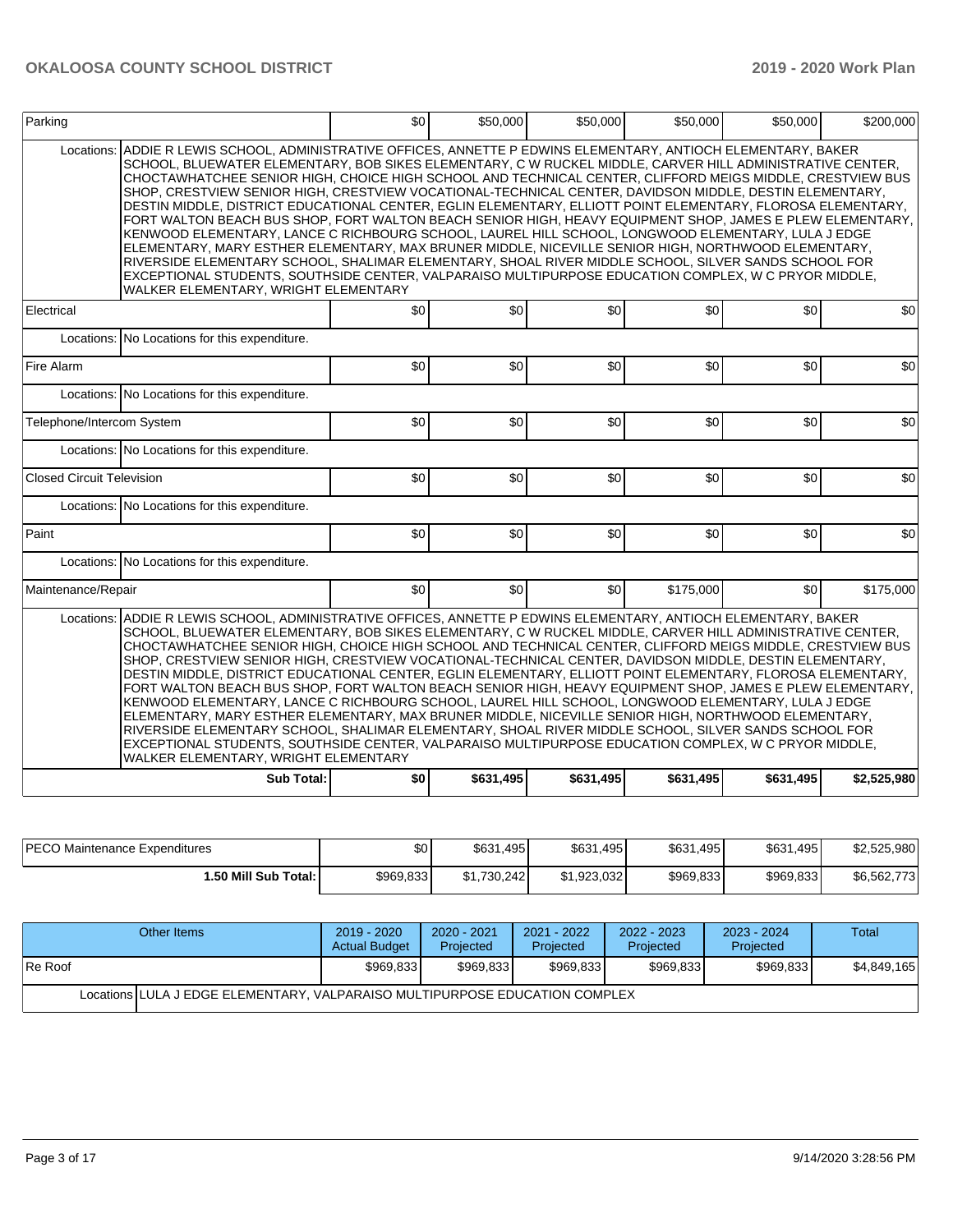| <b>Project Contingency</b>                                                                                                                                                                                                                                                                                                                                                                                                                                                                                                                                                                                                                                                                                                                                                                                                                                                                                                                                                                                                                                                                                                                                | \$0 <sub>1</sub> | \$760,409   | \$953,199   | \$0 <sub>1</sub> | \$0 <sub>1</sub> | \$1,713,608 |
|-----------------------------------------------------------------------------------------------------------------------------------------------------------------------------------------------------------------------------------------------------------------------------------------------------------------------------------------------------------------------------------------------------------------------------------------------------------------------------------------------------------------------------------------------------------------------------------------------------------------------------------------------------------------------------------------------------------------------------------------------------------------------------------------------------------------------------------------------------------------------------------------------------------------------------------------------------------------------------------------------------------------------------------------------------------------------------------------------------------------------------------------------------------|------------------|-------------|-------------|------------------|------------------|-------------|
| Locations ADDIE R LEWIS SCHOOL, ADMINISTRATIVE OFFICES, ANNETTE P EDWINS ELEMENTARY, ANTIOCH ELEMENTARY, BAKER<br> SCHOOL, BLUEWATER ELEMENTARY, BOB SIKES ELEMENTARY, C W RUCKEL MIDDLE, CARVER HILL ADMINISTRATIVE CENTER,  <br>CHOCTAWHATCHEE SENIOR HIGH, CHOICE HIGH SCHOOL AND TECHNICAL CENTER, CLIFFORD MEIGS MIDDLE, CRESTVIEW<br>IBUS SHOP. CRESTVIEW SENIOR HIGH. CRESTVIEW VOCATIONAL-TECHNICAL CENTER. DAVIDSON MIDDLE. DESTIN<br>ELEMENTARY, DESTIN MIDDLE, DISTRICT EDUCATIONAL CENTER, EGLIN ELEMENTARY, ELLIOTT POINT ELEMENTARY,<br>FLOROSA ELEMENTARY, FORT WALTON BEACH BUS SHOP, FORT WALTON BEACH SENIOR HIGH, HEAVY EQUIPMENT SHOP,<br>JAMES E PLEW ELEMENTARY, KENWOOD ELEMENTARY, LANCE C RICHBOURG SCHOOL, LAUREL HILL SCHOOL, LONGWOOD<br>ELEMENTARY, LULA J EDGE ELEMENTARY, MARY ESTHER ELEMENTARY, MAX BRUNER MIDDLE, NICEVILLE SENIOR HIGH,<br>NORTHWOOD ELEMENTARY, RIVERSIDE ELEMENTARY SCHOOL, SHALIMAR ELEMENTARY, SHOAL RIVER MIDDLE SCHOOL,<br>ISILVER SANDS SCHOOL FOR EXCEPTIONAL STUDENTS. SOUTHSIDE CENTER. VALPARAISO MULTIPURPOSE EDUCATION<br>COMPLEX, W C PRYOR MIDDLE, WALKER ELEMENTARY, WRIGHT ELEMENTARY |                  |             |             |                  |                  |             |
| Total:                                                                                                                                                                                                                                                                                                                                                                                                                                                                                                                                                                                                                                                                                                                                                                                                                                                                                                                                                                                                                                                                                                                                                    | \$969,833        | \$2,361,737 | \$2,554,527 | \$1,601,328      | \$1,601,328      | \$9,088,753 |

# **Local 1.50 Mill Expenditure For Maintenance, Repair and Renovation**

Anticipated expenditures expected from local funding sources over the years covered by the current work plan.

| Item                                                                                        | 2019 - 2020<br><b>Actual Budget</b> | 2020 - 2021<br>Projected | 2021 - 2022<br>Projected | 2022 - 2023<br>Projected | 2023 - 2024<br>Projected | <b>Total</b>  |
|---------------------------------------------------------------------------------------------|-------------------------------------|--------------------------|--------------------------|--------------------------|--------------------------|---------------|
| Remaining Maint and Repair from 1.5 Mills                                                   | \$969,833                           | \$1,730,242              | \$1,923,032              | \$969,833                | \$969,833                | \$6,562,773   |
| Maintenance/Repair Salaries                                                                 | \$3,405,679                         | \$3,882,004              | \$8,064,159              | \$17,382,149             | \$17,382,149             | \$50,116,140  |
| <b>School Bus Purchases</b>                                                                 | \$0                                 | \$0                      | \$0                      | \$0                      | \$0                      | \$0           |
| <b>Other Vehicle Purchases</b>                                                              | \$0                                 | \$0                      | \$0                      | \$0                      | \$0                      | \$0           |
| Capital Outlay Equipment                                                                    | \$160,000                           | \$100,000                | \$100,000                | \$100,000                | \$100,000                | \$560,000     |
| Rent/Lease Payments                                                                         | \$0                                 | \$0                      | \$0                      | \$0                      | \$0                      | \$0           |
| <b>COP Debt Service</b>                                                                     | \$6,054,292                         | \$6,056,276              | \$3,483,990              | \$0                      | \$0                      | \$15,594,558  |
| Rent/Lease Relocatables                                                                     | \$0                                 | \$0                      | \$0                      | \$0                      | \$0                      | \$0           |
| <b>Environmental Problems</b>                                                               | \$450,000                           | \$380,000                | \$380,000                | \$380,000                | \$380,000                | \$1,970,000   |
| s.1011.14 Debt Service                                                                      | \$0                                 | \$0                      | \$0                      | \$0                      | \$0                      | \$0           |
| <b>Special Facilities Construction Account</b>                                              | \$0                                 | \$0                      | \$0                      | \$0                      | \$0                      | \$0           |
| Premiums for Property Casualty Insurance - 1011.71<br>(4a,b)                                | \$0                                 | \$0                      | \$0                      | \$0                      | \$0                      | \$0           |
| Qualified School Construction Bonds (QSCB)                                                  | \$0                                 | \$0                      | \$0                      | \$0                      | \$0                      | \$0           |
| Qualified Zone Academy Bonds (QZAB)                                                         | \$0                                 | \$0                      | \$0                      | \$0                      | \$0                      | \$0           |
| Maintenance Salary Offset - Transfer to operating<br>budget for minor maint/repair projects | \$5,505,346                         | \$5,505,346              | \$5,505,346              | \$5,505,346              | \$5,505,346              | \$27,526,730  |
| <b>School Security Upgrades</b>                                                             | \$6,745,908                         | \$5,750,000              | \$5,000,000              | \$0                      | \$0                      | \$17,495,908  |
| Charter School 1.5 mill Statutory Distribution                                              | \$0                                 | \$488,676                | \$488,676                | \$488,676                | \$488,676                | \$1,954,704   |
| Seat Management-Lease of Computers District Wide                                            | \$6,500,000                         | \$6,500,000              | \$6,500,000              | \$6,500,000              | \$6,500,000              | \$32,500,000  |
| <b>Local Expenditure Totals:</b>                                                            | \$29,791,058                        | \$30,392,544             | \$31,445,203             | \$31,326,004             | \$31,326,004             | \$154,280,813 |

# **Revenue**

# **1.50 Mill Revenue Source**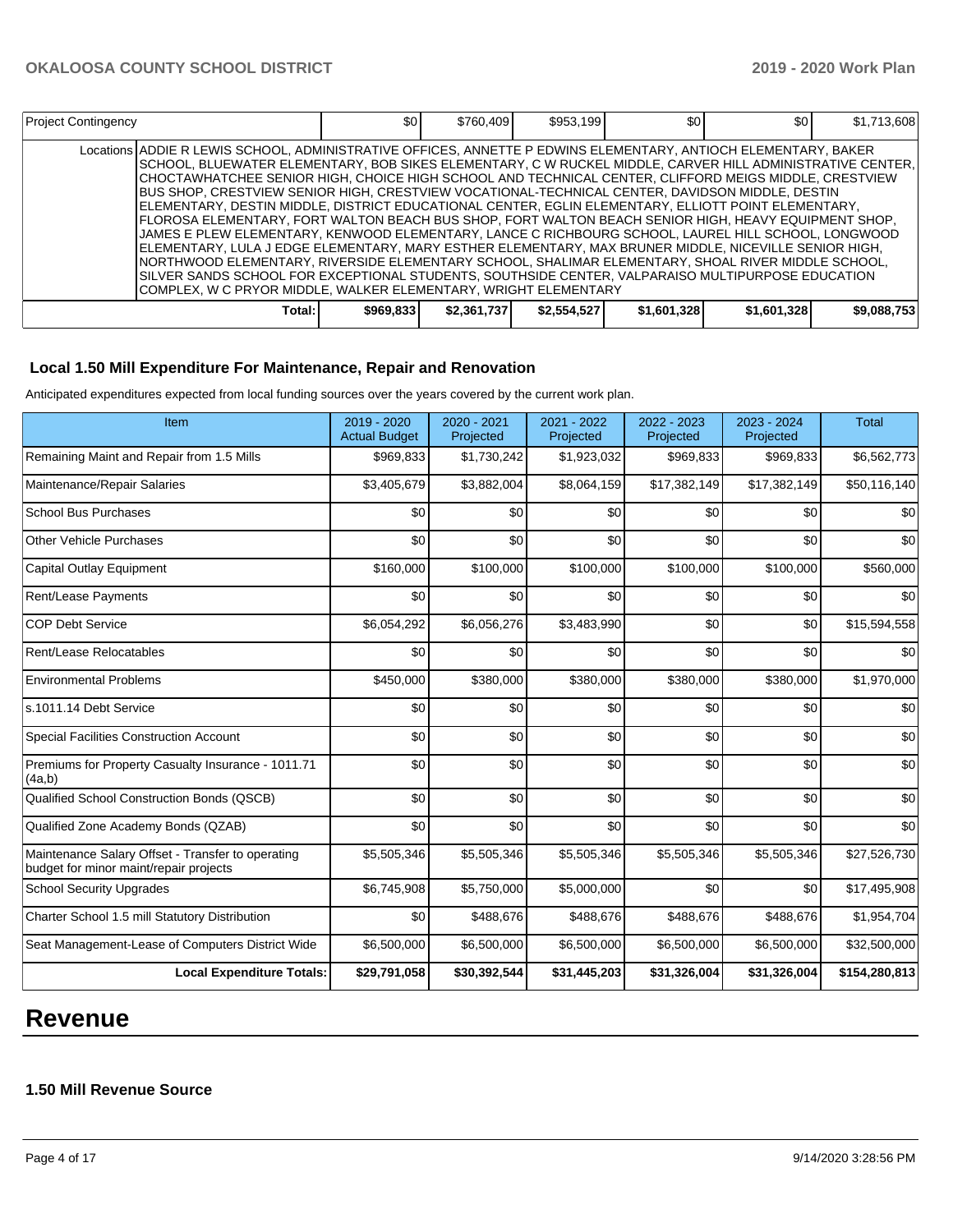Schedule of Estimated Capital Outlay Revenue from each currently approved source which is estimated to be available for expenditures on the projects included in the tentative district facilities work program. All amounts are NET after considering carryover balances, interest earned, new COP's, 1011.14 and 1011.15 loans, etc. Districts cannot use 1.5-Mill funds for salaries except for those explicitly associated with maintenance/repair projects. (1011.71 (5), F.S.)

| Item                                                                                | Fund | $2019 - 2020$<br><b>Actual Value</b> | $2020 - 2021$<br>Projected | $2021 - 2022$<br>Projected | $2022 - 2023$<br>Projected | $2023 - 2024$<br>Projected | Total             |
|-------------------------------------------------------------------------------------|------|--------------------------------------|----------------------------|----------------------------|----------------------------|----------------------------|-------------------|
| (1) Non-exempt property<br>lassessed valuation                                      |      | \$20,014,739,529                     | \$19,904,376,390           | \$20,501,507,640           | \$21,080,674,300           | \$21,080,674,300           | \$102,581,972,159 |
| $(2)$ The Millage projected for<br>discretionary capital outlay per<br>ls.1011.71   |      | 1.50                                 | 1.50                       | 1.50                       | 1.50                       | 1.50                       |                   |
| $(3)$ Full value of the 1.50-Mill<br>discretionary capital outlay per<br>ls.1011.71 |      | \$33,624,762                         | \$33,439,352               | \$34,442,533               | \$35,415,533               | \$35,415,533               | \$172,337,713     |
| $(4)$ Value of the portion of the 1.50<br>-Mill ACTUALLY levied                     | 370  | \$28,821,225                         | \$28.662.302               | \$29,522,171               | \$30.356.171               | \$30,356,171               | \$147.718.040     |
| $(5)$ Difference of lines (3) and (4)                                               |      | \$4,803,537                          | \$4,777,050                | \$4,920,362                | \$5,059,362                | \$5,059,362                | \$24,619,673      |

## **PECO Revenue Source**

The figure in the row designated "PECO Maintenance" will be subtracted from funds available for new construction because PECO maintenance dollars cannot be used for new construction.

| Item                                 | Fund         | $2019 - 2020$<br><b>Actual Budget</b> | $2020 - 2021$<br>Projected | 2021 - 2022<br>Projected | $2022 - 2023$<br>Projected | $2023 - 2024$<br>Projected | Total       |
|--------------------------------------|--------------|---------------------------------------|----------------------------|--------------------------|----------------------------|----------------------------|-------------|
| <b>IPECO New Construction</b>        | 340 <b>I</b> | \$0 <sub>1</sub>                      | \$760,409                  | \$953,199                | \$0                        | \$0 <sub>1</sub>           | \$1,713,608 |
| <b>PECO Maintenance Expenditures</b> |              | \$0 <sub>1</sub>                      | \$631.495                  | \$631.495                | \$631.495                  | \$631.495                  | \$2,525,980 |
|                                      |              | \$0                                   | \$1,391,904                | \$1,584.694              | \$631.495                  | \$631,495                  | \$4,239,588 |

### **CO & DS Revenue Source**

Revenue from Capital Outlay and Debt Service funds.

| <b>Item</b>                                     | Fund  | $2019 - 2020$<br><b>Actual Budget</b> | 2020 - 2021<br>Projected | 2021 - 2022<br>Projected | 2022 - 2023<br>Projected | 2023 - 2024<br>Projected | Total       |
|-------------------------------------------------|-------|---------------------------------------|--------------------------|--------------------------|--------------------------|--------------------------|-------------|
| CO & DS Cash Flow-through<br><b>Distributed</b> | 360 l | \$950,712                             | \$950,712                | \$950.712                | \$950.712                | \$950,712                | \$4,753,560 |
| CO & DS Interest on<br>Undistributed CO         | 360   | \$19.121                              | \$19.121                 | \$19.121                 | \$19.121                 | \$19.121                 | \$95,605    |
|                                                 |       | \$969,833                             | \$969.833                | \$969,833                | \$969.833                | \$969.833                | \$4,849,165 |

#### **Fair Share Revenue Source**

Nothing reported for this section. All legally binding commitments for proportionate fair-share mitigation for impacts on public school facilities must be included in the 5-year district work program.

## **Sales Surtax Referendum**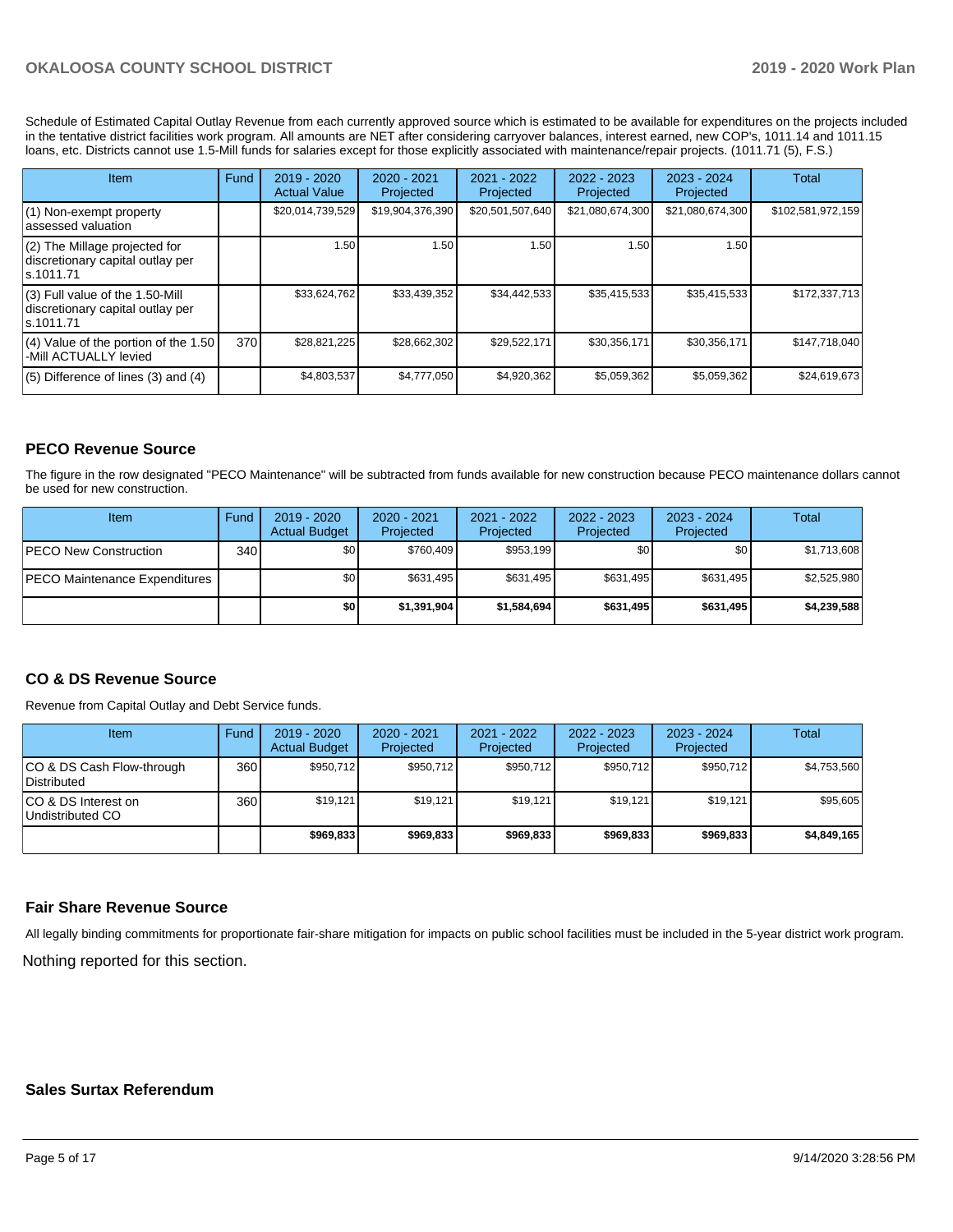Specific information about any referendum for a 1-cent or ½-cent surtax referendum during the previous year.

**Did the school district hold a surtax referendum during the past fiscal year 2018 - 2019?**

No

# **Additional Revenue Source**

Any additional revenue sources

| Item                                                                                                                      | 2019 - 2020<br><b>Actual Value</b> | 2020 - 2021<br>Projected | 2021 - 2022<br>Projected | 2022 - 2023<br>Projected | 2023 - 2024<br>Projected | <b>Total</b>     |
|---------------------------------------------------------------------------------------------------------------------------|------------------------------------|--------------------------|--------------------------|--------------------------|--------------------------|------------------|
| Proceeds from a s.1011.14/15 F.S. Loans                                                                                   | \$0                                | \$0                      | \$0                      | \$0                      | \$0                      | \$0              |
| District Bonds - Voted local bond<br>referendum proceeds per s.9, Art VII<br><b>State Constitution</b>                    | \$0                                | \$0                      | \$0                      | \$0                      | \$0                      | \$0              |
| Proceeds from Special Act Bonds                                                                                           | \$0                                | \$0                      | \$0                      | \$0                      | \$0                      | \$0              |
| Estimated Revenue from CO & DS Bond<br>Sale                                                                               | \$0                                | \$0                      | \$0                      | \$0                      | \$0                      | \$0              |
| Proceeds from Voted Capital<br>Improvements millage                                                                       | \$0                                | \$0                      | \$0                      | \$0                      | \$0                      | \$0              |
| Other Revenue for Other Capital Projects                                                                                  | \$0                                | \$0                      | \$0                      | \$0                      | \$0                      | \$0              |
| Proceeds from 1/2 cent sales surtax<br>authorized by school board                                                         | \$0                                | \$0                      | \$0                      | \$0                      | \$0                      | \$0              |
| Proceeds from local governmental<br>infrastructure sales surtax                                                           | \$0                                | \$0                      | \$0                      | \$0                      | \$0                      | \$0              |
| Proceeds from Certificates of<br>Participation (COP's) Sale                                                               | \$0                                | \$0                      | \$0                      | \$0                      | \$0                      | \$0              |
| Classrooms First Bond proceeds amount<br>authorized in FY 1997-98                                                         | \$0                                | \$0                      | \$0                      | \$0                      | \$0                      | \$0              |
| <b>Classrooms for Kids</b>                                                                                                | \$0                                | \$0                      | \$0                      | \$0                      | \$0                      | \$0              |
| <b>District Equity Recognition</b>                                                                                        | \$0                                | \$0                      | \$0                      | \$0                      | \$0                      | \$0              |
| <b>Federal Grants</b>                                                                                                     | \$0                                | \$0                      | \$0                      | \$0                      | \$0                      | \$0              |
| Proportionate share mitigation (actual<br>cash revenue only, not in kind donations)                                       | \$0                                | \$0                      | \$0                      | \$0                      | \$0                      | \$0              |
| Impact fees received                                                                                                      | \$0                                | \$0                      | \$0                      | \$0                      | \$0                      | \$0              |
| Private donations                                                                                                         | \$0                                | \$0                      | \$0                      | \$0                      | \$0                      | \$0              |
| Grants from local governments or not-for-<br>profit organizations                                                         | \$0                                | \$0                      | \$0                      | \$0                      | \$0                      | \$0              |
| Interest, Including Profit On Investment                                                                                  | \$0                                | \$0                      | \$0                      | \$0                      | \$0                      | \$0              |
| Revenue from Bonds pledging proceeds<br>from 1 cent or 1/2 cent Sales Surtax                                              | \$0                                | \$0                      | \$0                      | \$0                      | \$0                      | \$0              |
| <b>Total Fund Balance Carried Forward</b>                                                                                 | \$16,171,346                       | \$0                      | \$0                      | \$0                      | \$0                      | \$16,171,346     |
| General Capital Outlay Obligated Fund<br><b>Balance Carried Forward From Total</b><br><b>Fund Balance Carried Forward</b> | (\$16, 171, 346)                   | \$0                      | \$0                      | \$0                      | \$0                      | (\$16, 171, 346) |
| <b>Special Facilities Construction Account</b>                                                                            | \$0                                | \$0                      | \$0                      | \$0                      | \$0                      | \$0              |
| One Cent - 1/2 Cent Sales Surtax Debt<br>Service From Total Fund Balance Carried<br>Forward                               | \$0                                | \$0                      | \$0                      | \$0                      | \$0                      | \$0              |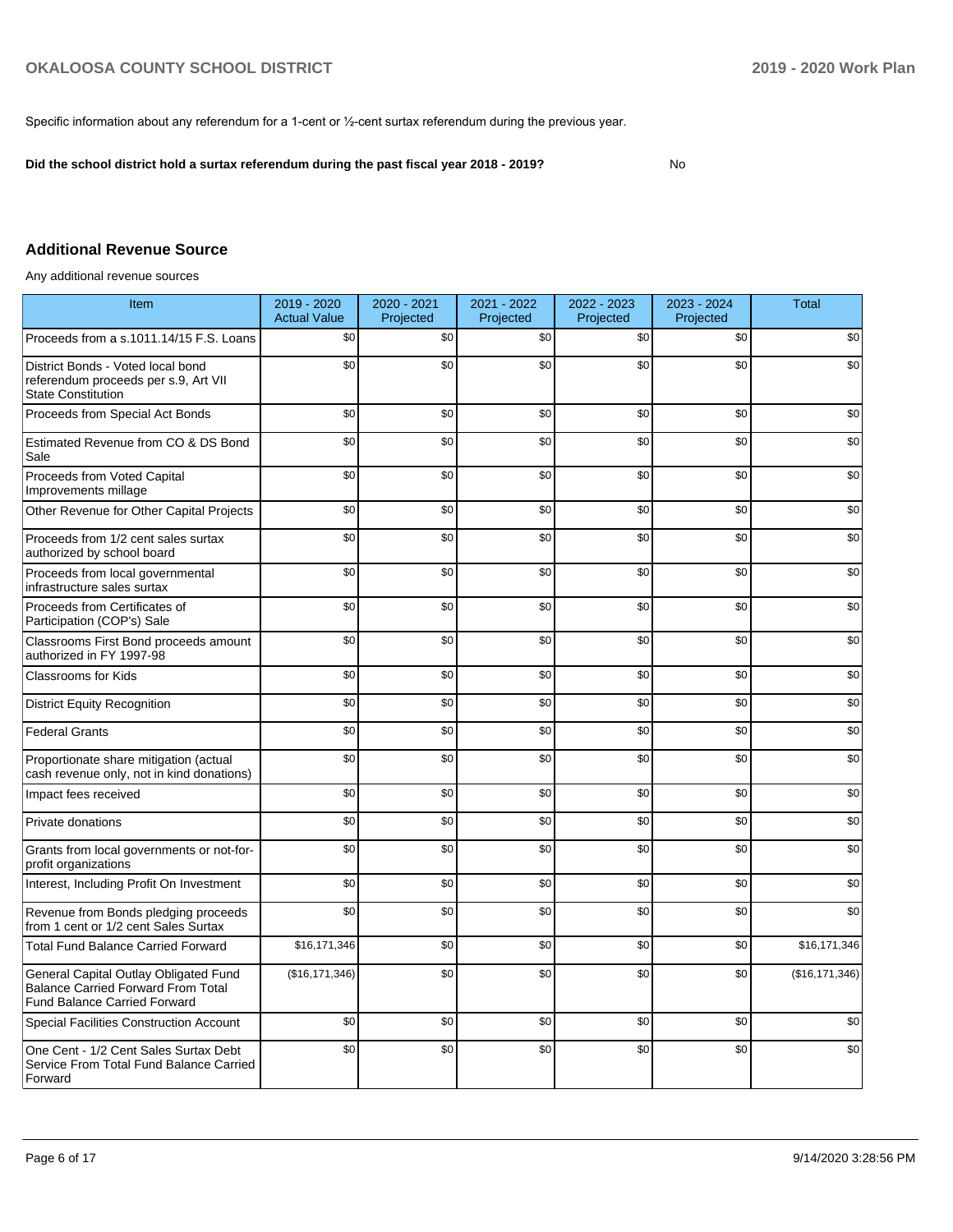| Capital Outlay Projects Funds Balance<br>Carried Forward From Total Fund<br>Balance Carried Forward | \$0 I | υU  | \$0 | \$0 | \$0 | \$0 |
|-----------------------------------------------------------------------------------------------------|-------|-----|-----|-----|-----|-----|
| <b>Subtotal</b>                                                                                     | ا 30  | \$0 | \$0 | \$0 | \$0 | \$0 |

# **Total Revenue Summary**

| <b>Item Name</b>                                                   | 2019 - 2020<br><b>Budget</b> | 2020 - 2021<br>Projected | 2021 - 2022<br>Projected | $2022 - 2023$<br>Projected | $2023 - 2024$<br>Projected | <b>Five Year Total</b> |
|--------------------------------------------------------------------|------------------------------|--------------------------|--------------------------|----------------------------|----------------------------|------------------------|
| Local 1.5 Mill Discretionary Capital Outlay<br>l Revenue           | \$28,821,225                 | \$28,662,302             | \$29,522,171             | \$30,356,171               | \$30,356,171               | \$147,718,040          |
| <b>IPECO and 1.5 Mill Maint and Other 1.5</b><br>Mill Expenditures | (S29,791,058)                | (\$30,392,544)           | (\$31,445,203)           | (\$31,326,004)             | (\$31,326,004)             | (\$154, 280, 813)      |
| IPECO Maintenance Revenue                                          | \$0                          | \$631,495                | \$631,495                | \$631.495                  | \$631,495                  | \$2,525,980            |
| Available 1.50 Mill for New<br><b>Construction</b>                 | ( \$969, 833)                | (\$1,730,242)            | (\$1,923,032)            | (\$969,833)                | ( \$969, 833)              | ( \$6,562,773]         |

| <b>Item Name</b>                      | $2019 - 2020$<br><b>Budget</b> | 2020 - 2021<br>Projected | $2021 - 2022$<br>Projected | 2022 - 2023<br>Projected | $2023 - 2024$<br>Projected | <b>Five Year Total</b> |
|---------------------------------------|--------------------------------|--------------------------|----------------------------|--------------------------|----------------------------|------------------------|
| ICO & DS Revenue                      | \$969,833                      | \$969,833                | \$969,833                  | \$969,833                | \$969,833                  | \$4,849,165            |
| <b>IPECO New Construction Revenue</b> | \$0                            | \$760.409                | \$953,199                  | \$0                      | \$0 <sub>1</sub>           | \$1,713,608            |
| Other/Additional Revenue              | \$0                            | \$0 <sub>1</sub>         | \$0                        | \$0                      | \$0                        | \$0                    |
| <b>Total Additional Revenue</b>       | \$969,833                      | \$1,730,242              | \$1,923,032                | \$969,833                | \$969,833                  | \$6,562,773            |
| <b>Total Available Revenue</b>        | \$0                            | \$0                      | \$0                        | \$0                      | \$0                        | \$0                    |

# **Project Schedules**

# **Capacity Project Schedules**

A schedule of capital outlay projects necessary to ensure the availability of satisfactory classrooms for the projected student enrollment in K-12 programs.

| <b>Project Description</b>           | Location                  |                      | 2019 - 2020 | 2020 - 2021 | 2021 - 2022 | 2022 - 2023 | 2023 - 2024 | Total | Funded |
|--------------------------------------|---------------------------|----------------------|-------------|-------------|-------------|-------------|-------------|-------|--------|
| Project description<br>not specified | Location not<br>specified | Planned<br>Cost:     | \$0         | \$0         | \$0         | \$0         | \$0         |       | \$0 No |
|                                      | <b>Student Stations:</b>  |                      | 0           |             | 0           |             |             |       |        |
|                                      |                           | Total Classrooms:    |             |             | 0           |             |             |       |        |
|                                      |                           | Gross Sq Ft:         |             |             | 0           |             |             |       |        |
|                                      |                           |                      |             |             |             |             |             |       |        |
|                                      |                           | <b>Planned Cost:</b> | \$0         | \$0         | \$0         | \$0         | \$0         | \$0   |        |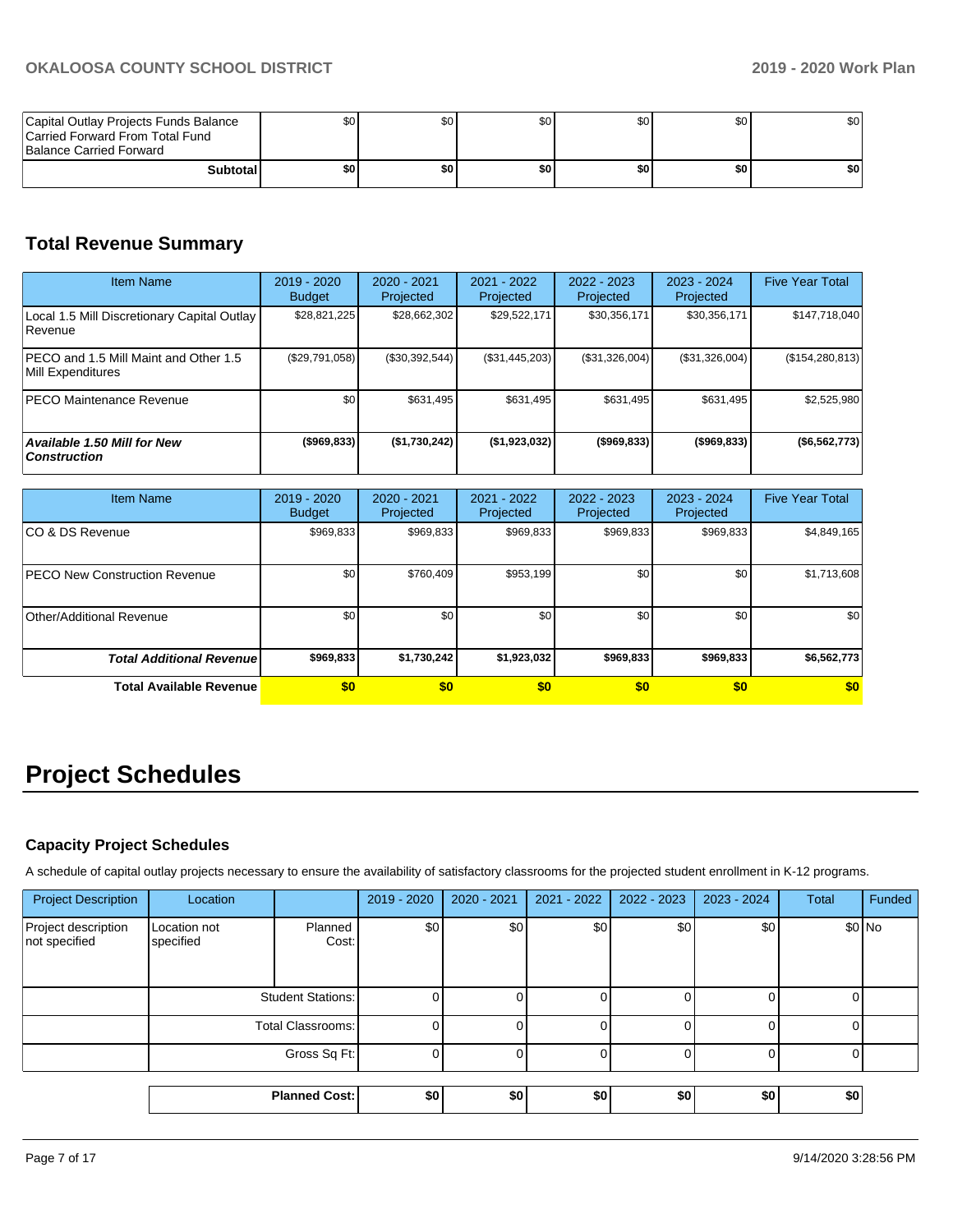| <b>Student Stations:</b> |  |  |  |
|--------------------------|--|--|--|
| <b>Total Classrooms:</b> |  |  |  |
| Gross Sq Ft:             |  |  |  |

#### **Other Project Schedules**

Major renovations, remodeling, and additions of capital outlay projects that do not add capacity to schools.

Nothing reported for this section.

## **Additional Project Schedules**

Any projects that are not identified in the last approved educational plant survey.

| <b>Project Description</b>                                   | Location                                          | <b>Num</b><br>s | $2019 - 2020$<br>Classroom Actual Budget | 2020 - 2021<br>Projected | 2021 - 2022<br>Projected | 2022 - 2023<br>Projected | 2023 - 2024<br>Projected | Total | Funded |
|--------------------------------------------------------------|---------------------------------------------------|-----------------|------------------------------------------|--------------------------|--------------------------|--------------------------|--------------------------|-------|--------|
| New AC upgrade in<br>older section and total<br>new controls | <b>NICEVILLE SENIOR</b><br><b>IHIGH</b>           |                 | \$0                                      | \$0                      | \$0                      | \$0                      | \$0                      |       | \$0 No |
| New AC upgrade in<br>older section and total<br>new controls | <b>CRESTVIEW</b><br><b>SENIOR HIGH</b>            |                 | \$0                                      | \$0                      | \$0                      | \$0                      | \$0                      |       | \$0 No |
| New AC upgrade in<br>older section and total<br>new controls | <b>BAKER SCHOOL</b>                               |                 | \$0                                      | \$0                      | \$0                      | \$0                      | \$0                      |       | \$0 No |
| New AC upgrade in<br>older section and total<br>new controls | <b>FORT WALTON</b><br><b>BEACH SENIOR</b><br>HIGH |                 | \$0                                      | \$0                      | \$0                      | \$0                      | \$0                      |       | \$0 No |
| New AC upgrade in<br>older section and total<br>new controls | <b>MAX BRUNER</b><br><b>MIDDLE</b>                |                 | \$0                                      | \$0                      | \$0                      | \$0                      | \$0                      |       | \$0 No |
|                                                              |                                                   |                 | \$0                                      | \$0                      | \$0                      | \$0                      | \$0                      | \$0   |        |

#### **Non Funded Growth Management Project Schedules**

Schedule indicating which projects, due to planned development, that CANNOT be funded from current revenues projected over the next five years.

Nothing reported for this section.

# **Tracking**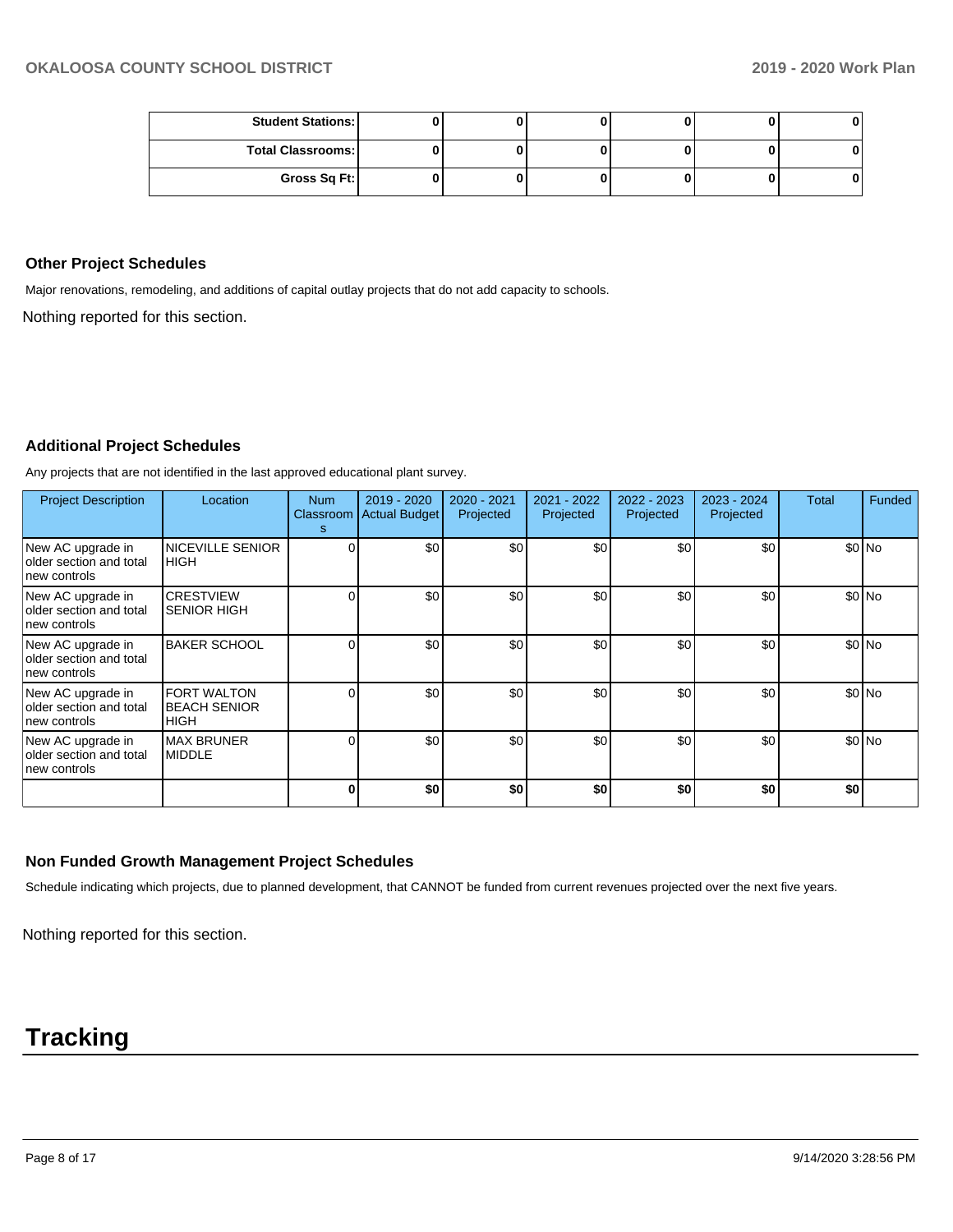# **Capacity Tracking**

| Location                                                          | $2019 -$<br>2020 Satis.<br>Stu. Sta. | Actual<br>$2019 -$<br><b>2020 FISH</b><br>Capacity | Actual<br>$2018 -$<br>2019<br><b>COFTE</b> | # Class<br><b>Rooms</b> | Actual<br>Average<br>$2019 -$<br>2020 Class<br><b>Size</b> | Actual<br>$2019 -$<br>2020<br><b>Utilization</b> | <b>New</b><br>Stu.<br>Capacity | <b>New</b><br>Rooms to<br>be<br>Added/Re<br>moved | Projected<br>$2023 -$<br>2024<br><b>COFTE</b> | Projected<br>$2023 -$<br>2024<br><b>Utilization</b> | Projected<br>$2023 -$<br>2024 Class<br><b>Size</b> |
|-------------------------------------------------------------------|--------------------------------------|----------------------------------------------------|--------------------------------------------|-------------------------|------------------------------------------------------------|--------------------------------------------------|--------------------------------|---------------------------------------------------|-----------------------------------------------|-----------------------------------------------------|----------------------------------------------------|
| <b>ANNETTE P EDWINS</b><br><b>ELEMENTARY</b>                      | 524                                  | 524                                                | 457                                        | 28                      | 16                                                         | 87.00 %                                          | $\Omega$                       | $\Omega$                                          | $\mathbf 0$                                   | 0.00%                                               | $\mathbf 0$                                        |
| <b>BAKER SCHOOL</b>                                               | 1,641                                | 1,413                                              | 1,419                                      | 77                      | 18                                                         | 100.00%                                          | 0                              | $\Omega$                                          | 0                                             | 0.00%                                               | 0                                                  |
| <b>BOB SIKES</b><br><b>ELEMENTARY</b>                             | 904                                  | 904                                                | 836                                        | 46                      | 18                                                         | 92.00 %                                          | 0                              | $\Omega$                                          | 0                                             | 0.00%                                               | $\mathbf 0$                                        |
| <b>CLIFFORD MEIGS</b><br><b>MIDDLE</b>                            | 1,024                                | 921                                                | 559                                        | 44                      | 13                                                         | 61.00%                                           | $\Omega$                       | $\Omega$                                          | 0                                             | 0.00%                                               | $\mathbf 0$                                        |
| LANCE C RICHBOURG<br><b>SCHOOL</b>                                | 147                                  | 122                                                | 81                                         | 13                      | 6                                                          | 67.00 %                                          | $\Omega$                       | $\Omega$                                          | $\Omega$                                      | 0.00%                                               | $\mathbf 0$                                        |
| C W RUCKEL MIDDLE                                                 | 1,141                                | 1,026                                              | 1,187                                      | 50                      | 24                                                         | 116.00%                                          | 0                              | $\Omega$                                          | 0                                             | 0.00%                                               | 0                                                  |
| <b>DESTIN ELEMENTARY</b>                                          | 936                                  | 936                                                | 937                                        | 50                      | 19                                                         | 100.00%                                          | 0                              | $\Omega$                                          | 0                                             | 0.00%                                               | $\mathbf 0$                                        |
| LULA J EDGE<br><b>ELEMENTARY</b>                                  | 587                                  | 587                                                | 558                                        | 31                      | 18                                                         | 95.00 %                                          | 0                              | $\Omega$                                          | 0                                             | 0.00%                                               | $\mathbf 0$                                        |
| <b>EGLIN ELEMENTARY</b>                                           | 549                                  | 549                                                | 509                                        | 31                      | 16                                                         | 93.00 %                                          | $\Omega$                       | $\Omega$                                          | 0                                             | 0.00%                                               | $\mathbf 0$                                        |
| <b>LAUREL HILL SCHOOL</b>                                         | 655                                  | 589                                                | 377                                        | 31                      | 12                                                         | 64.00%                                           | $\Omega$                       | $\Omega$                                          | 0                                             | 0.00%                                               | $\mathbf 0$                                        |
| <b>NICEVILLE SENIOR</b><br><b>HIGH</b>                            | 2,423                                | 2,301                                              | 1,938                                      | 95                      | 20                                                         | 84.00 %                                          | $\Omega$                       | $\Omega$                                          | 0                                             | 0.00%                                               | $\mathbf 0$                                        |
| <b>NORTHWOOD</b><br>ELEMENTARY                                    | 974                                  | 943                                                | 907                                        | 52                      | 17                                                         | 96.00 %                                          | $\Omega$                       | $\Omega$                                          | 0                                             | 0.00%                                               | $\mathbf 0$                                        |
| SILVER SANDS SCHOOL<br><b>FOR EXCEPTIONAL</b><br><b>STUDENTS</b>  | 190                                  | 190                                                | 140                                        | 19                      | 7                                                          | 74.00 %                                          | 0                              | $\Omega$                                          | 0                                             | 0.00%                                               | $\mathbf 0$                                        |
| <b>SOUTHSIDE CENTER</b>                                           | 494                                  | 494                                                | 259                                        | 27                      | 10                                                         | 52.00 %                                          | $\Omega$                       | $\Omega$                                          | $\Omega$                                      | 0.00%                                               | $\mathbf 0$                                        |
| <b>W C PRYOR MIDDLE</b>                                           | 991                                  | 891                                                | 695                                        | 45                      | 15                                                         | 78.00 %                                          | 0                              | $\Omega$                                          | 0                                             | 0.00%                                               | $\mathbf 0$                                        |
| <b>WRIGHT ELEMENTARY</b>                                          | 775                                  | 775                                                | 630                                        | 43                      | 15                                                         | 81.00%                                           | $\Omega$                       | $\Omega$                                          | 0                                             | 0.00%                                               | $\mathbf 0$                                        |
| <b>SHALIMAR</b><br><b>ELEMENTARY</b>                              | 642                                  | 642                                                | 640                                        | 34                      | 19                                                         | 100.00%                                          | 0                              | $\Omega$                                          | $\Omega$                                      | 0.00%                                               | $\mathbf 0$                                        |
| <b>ELLIOTT POINT</b><br><b>ELEMENTARY</b>                         | 691                                  | 691                                                | 581                                        | 37                      | 16                                                         | 84.00 %                                          | $\Omega$                       | $\Omega$                                          | 0                                             | 0.00%                                               | $\mathbf 0$                                        |
| MARY ESTHER<br><b>ELEMENTARY</b>                                  | 613                                  | 613                                                | 580                                        | 33                      | 18                                                         | 95.00 %                                          | 0                              | $\Omega$                                          | 0                                             | 0.00%                                               | $\mathbf 0$                                        |
| JAMES E PLEW<br><b>ELEMENTARY</b>                                 | 762                                  | 762                                                | 798                                        | 38                      | 21                                                         | 105.00 %                                         | $\overline{0}$                 | $\overline{0}$                                    | 0                                             | 0.00%                                               | 0                                                  |
| CHOCTAWHATCHEE<br><b>SENIOR HIGH</b>                              | 2,171                                | 2,062                                              | 1,517                                      | 89                      | 17                                                         | 74.00 %                                          | $\Omega$                       | $\Omega$                                          | 0                                             | 0.00%                                               | $\mathbf 0$                                        |
| <b>CRESTVIEW SENIOR</b><br> HIGH                                  | 1,825                                | 1,733                                              | 1,626                                      | 79                      | 21                                                         | 94.00 %                                          | $\mathbf 0$                    | $\mathbf 0$                                       | 0                                             | 0.00%                                               | 0                                                  |
| <b>CRESTVIEW</b><br><b>VOCATIONAL-</b><br><b>TECHNICAL CENTER</b> | 246                                  | 246                                                | 377                                        | 13                      | 29                                                         | 153.00 %                                         | 0                              | $\mathbf 0$                                       | 0                                             | 0.00%                                               | 0                                                  |
| KENWOOD<br><b>ELEMENTARY</b>                                      | 691                                  | 691                                                | 610                                        | 37                      | 16                                                         | 88.00 %                                          | 0                              | $\mathbf 0$                                       | 0                                             | 0.00%                                               | $\mathbf 0$                                        |
| FLOROSA ELEMENTARY                                                | 679                                  | 679                                                | 551                                        | 36                      | 15                                                         | 81.00 %                                          | 0                              | $\mathbf 0$                                       | 0                                             | 0.00%                                               | 0                                                  |
| FORT WALTON BEACH<br><b>SENIOR HIGH</b>                           | 2,073                                | 1,969                                              | 1,609                                      | 95                      | 17                                                         | 82.00 %                                          | 0                              | $\mathbf 0$                                       | 0                                             | 0.00%                                               | 0                                                  |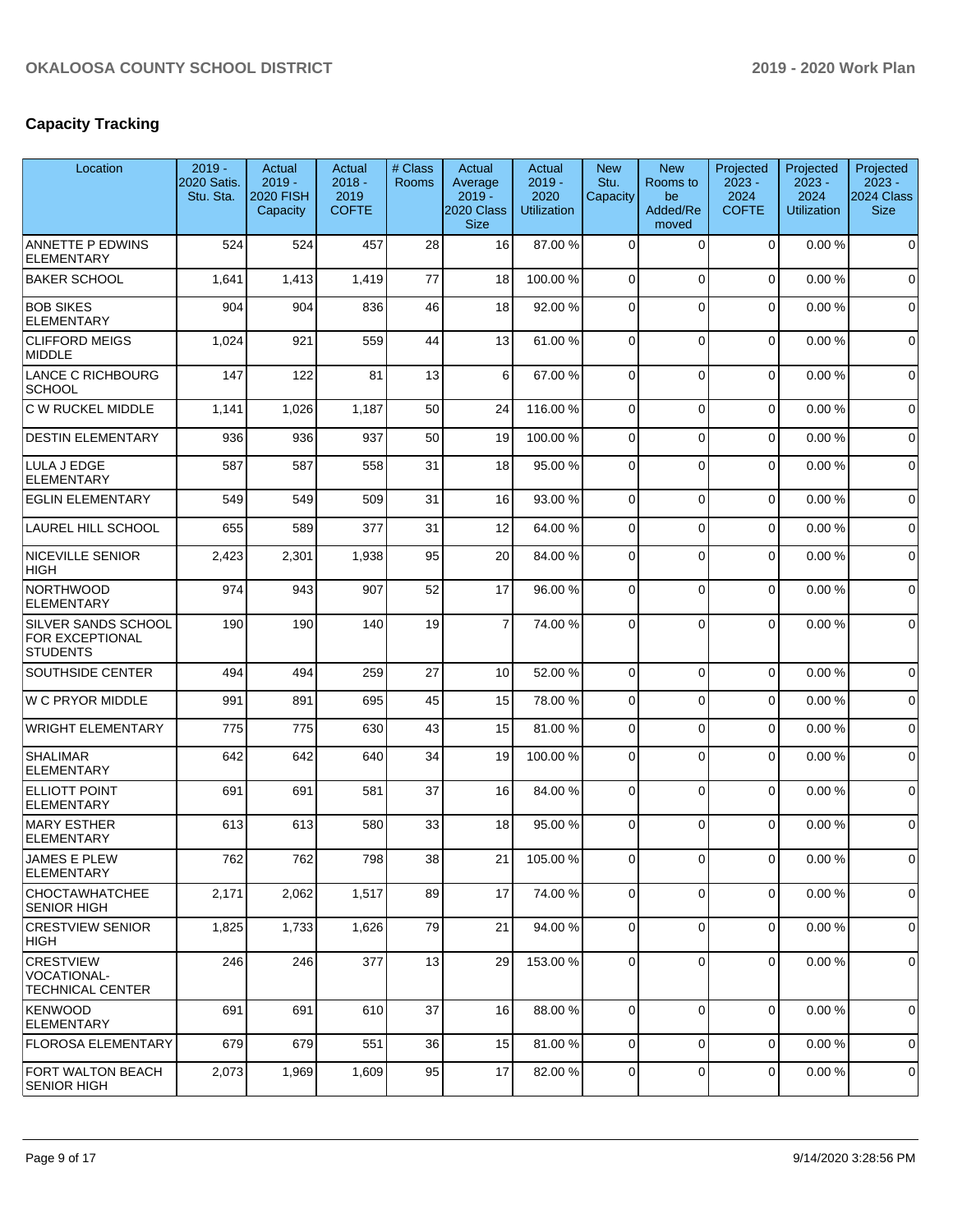|                                                             | 33,628 | 32,071 | 28,906 | 1,616 | 18 | 90.13%   | $\Omega$ | O        | $\bf{0}$ | 0.00% | $\bf{0}$    |
|-------------------------------------------------------------|--------|--------|--------|-------|----|----------|----------|----------|----------|-------|-------------|
| <b>SHOAL RIVER MIDDLE</b><br> SCHOOL                        | 855    | 769    | 842    | 39    | 22 | 110.00 % | $\Omega$ | $\Omega$ | $\Omega$ | 0.00% | $\mathbf 0$ |
| RIVERSIDE<br><b>ELEMENTARY SCHOOL</b>                       | 949    | 949    | 838    | 50    | 17 | 88.00 %  | 0        | $\Omega$ | 0        | 0.00% | $\Omega$    |
| <b>ANTIOCH ELEMENTARY</b>                                   | 919    | 919    | 945    | 53    | 18 | 103.00 % | $\Omega$ | $\Omega$ | 0        | 0.00% | 0           |
| <b>DAVIDSON MIDDLE</b>                                      | 1,050  | 945    | 1,082  | 46    | 24 | 114.00 % | 0        | $\Omega$ | 0        | 0.00% | $\Omega$    |
| <b>DESTIN MIDDLE</b>                                        | 718    | 646    | 763    | 32    | 24 | 118.00 % | $\Omega$ | $\Omega$ | $\Omega$ | 0.00% | $\mathbf 0$ |
| <b>BLUEWATER</b><br><b>IELEMENTARY</b>                      | 837    | 837    | 953    | 44    | 22 | 114.00 % | 0        | $\Omega$ | 0        | 0.00% | $\Omega$    |
| <b>WALKER ELEMENTARY</b>                                    | 804    | 804    | 846    | 44    | 19 | 105.00 % | 0        | 0        | 0        | 0.00% | 0           |
| CHOICE HIGH SCHOOL<br><b>AND TECHNICAL</b><br><b>CENTER</b> | 541    | 541    | 121    | 33    | 4  | 22.00 %  | 0        | U        | $\Omega$ | 0.00% | $\Omega$    |
| <b>LONGWOOD</b><br><b>ELEMENTARY</b>                        | 630    | 630    | 602    | 15    | 40 | 96.00 %  | 0        | $\Omega$ | 0        | 0.00% | $\Omega$    |
| <b>ADDIE R LEWIS</b><br><b>SCHOOL</b>                       | 843    | 758    | 751    | 37    | 20 | 99.00 %  | $\Omega$ | $\Omega$ | 0        | 0.00% | $\Omega$    |
| MAX BRUNER MIDDLE                                           | 1,134  | 1,020  | 788    | 50    | 16 | 77.00 %  | 0        | 0        | 0        | 0.00% | $\Omega$    |

The COFTE Projected Total (0) for 2023 - 2024 must match the Official Forecasted COFTE Total (30,751 ) for 2023 - 2024 before this section can be completed. In the event that the COFTE Projected Total does not match the Official forecasted COFTE, then the Balanced Projected COFTE Table should be used to balance COFTE.

| Projected COFTE for 2023 - 2024 |        |
|---------------------------------|--------|
| Elementary (PK-3)               | 10,125 |
| Middle $(4-8)$                  | 11,594 |
| High (9-12)                     | 9,032  |
|                                 | 30,751 |

| <b>Grade Level Type</b> | <b>Balanced Projected</b><br>COFTE for 2023 - 2024 |
|-------------------------|----------------------------------------------------|
| Elementary (PK-3)       | 10,125                                             |
| Middle $(4-8)$          | 11,594                                             |
| High (9-12)             | 9,032                                              |
|                         | 30,751                                             |

# **Relocatable Replacement**

Number of relocatable classrooms clearly identified and scheduled for replacement in the school board adopted financially feasible 5-year district work program.

| Location                               | 2019 - 2020   2020 - 2021   2021 - 2022   2022 - 2023   2023 - 2024 |  | Year 5 Total |
|----------------------------------------|---------------------------------------------------------------------|--|--------------|
| <b>IBAKER SCHOOL</b>                   |                                                                     |  |              |
| <b>JAMES E PLEW ELEMENTARY</b>         |                                                                     |  |              |
| <b>Total Relocatable Replacements:</b> |                                                                     |  |              |

# **Charter Schools Tracking**

Information regarding the use of charter schools.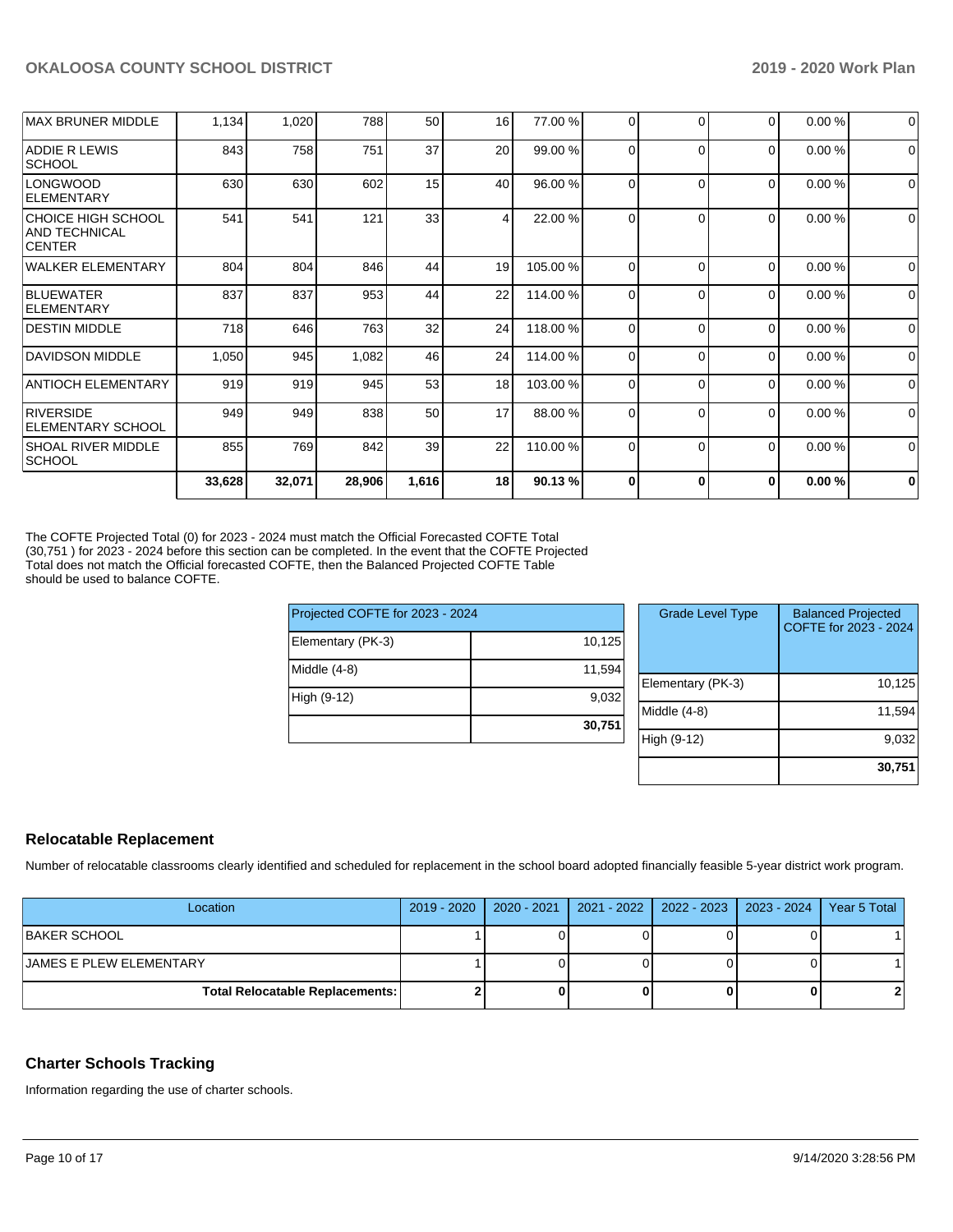| Location-Type           | # Relocatable<br>units or<br>permanent<br>classrooms | Owner      | Year Started or<br><b>Scheduled</b> | Student<br><b>Stations</b> | <b>Students</b><br>Enrolled | Years in<br>Contract | <b>Total Charter</b><br><b>Students</b><br>projected for<br>2023 - 2024 |
|-------------------------|------------------------------------------------------|------------|-------------------------------------|----------------------------|-----------------------------|----------------------|-------------------------------------------------------------------------|
| OWC Charter High School |                                                      | 10 STATE   | 1999                                | 250                        | 238                         | 10 <sub>1</sub>      | 250                                                                     |
| Liza Jackson Inc.       |                                                      | 52 PRIVATE | 2006                                | 900                        | 830                         | 15                   | 830                                                                     |
| Okaloosa Acedemy        |                                                      | 27 STATE   | 2006                                | 540                        | 410 <b>1</b>                |                      | 410                                                                     |
|                         | 89                                                   |            |                                     | ا 690. ا                   | 1,478                       |                      | 1,490                                                                   |

### **Special Purpose Classrooms Tracking**

The number of classrooms that will be used for certain special purposes in the current year, by facility and type of classroom, that the district will, 1), not use for educational purposes, and 2), the co-teaching classrooms that are not open plan classrooms and will be used for educational purposes.

| School                                   | <b>School Type</b> | # of Elementary<br>K-3 Classrooms | # of Middle 4-8<br><b>Classrooms</b> | # of High $9-12$<br><b>Classrooms</b> | # of $ESE$<br><b>Classrooms</b> | # of Combo<br><b>Classrooms</b> | Total<br>Classrooms |
|------------------------------------------|--------------------|-----------------------------------|--------------------------------------|---------------------------------------|---------------------------------|---------------------------------|---------------------|
| <b>INICEVILLE SENIOR HIGH</b>            | Educational        |                                   |                                      |                                       |                                 |                                 |                     |
| <b>FORT WALTON BEACH SENIOR</b><br>IHIGH | Educational        |                                   |                                      |                                       |                                 |                                 | $\overline{2}$      |
| <b>JAMES E PLEW ELEMENTARY</b>           | Educational        |                                   |                                      |                                       |                                 |                                 |                     |
| <b>Total Educational Classrooms:</b>     |                    |                                   |                                      |                                       |                                 |                                 |                     |

| School                                 | <b>School Type</b> | # of Elementary<br>K-3 Classrooms | # of Middle 4-8<br><b>Classrooms</b> | # of High 9-12<br>Classrooms | # of $ESE$<br><b>Classrooms</b> | # of Combo<br><b>Classrooms</b> | Total<br>Classrooms |
|----------------------------------------|--------------------|-----------------------------------|--------------------------------------|------------------------------|---------------------------------|---------------------------------|---------------------|
| <b>IDESTIN ELEMENTARY</b>              | Co-Teaching        |                                   |                                      |                              |                                 |                                 |                     |
| <b>KENWOOD ELEMENTARY</b>              | Co-Teaching        |                                   |                                      |                              |                                 |                                 |                     |
| <b>BAKER SCHOOL</b>                    | Co-Teaching        |                                   |                                      |                              |                                 |                                 |                     |
| <b>JAMES E PLEW ELEMENTARY</b>         | Co-Teaching        |                                   |                                      |                              |                                 |                                 |                     |
| <b>CHOCTAWHATCHEE SENIOR</b><br>IHIGH. | Co-Teaching        |                                   |                                      |                              |                                 |                                 |                     |
| <b>Total Co-Teaching Classrooms:</b>   |                    |                                   |                                      |                              |                                 |                                 | 8                   |

### **Infrastructure Tracking**

**Necessary offsite infrastructure requirements resulting from expansions or new schools. This section should include infrastructure information related to capacity project schedules and other project schedules (Section 4).** 

Not Specified

**Proposed location of planned facilities, whether those locations are consistent with the comprehensive plans of all affected local governments, and recommendations for infrastructure and other improvements to land adjacent to existing facilities. Provisions of 1013.33(12), (13) and (14) and 1013.36 must be addressed for new facilities planned within the 1st three years of the plan (Section 5).** 

Not Specified

**Consistent with Comp Plan?** No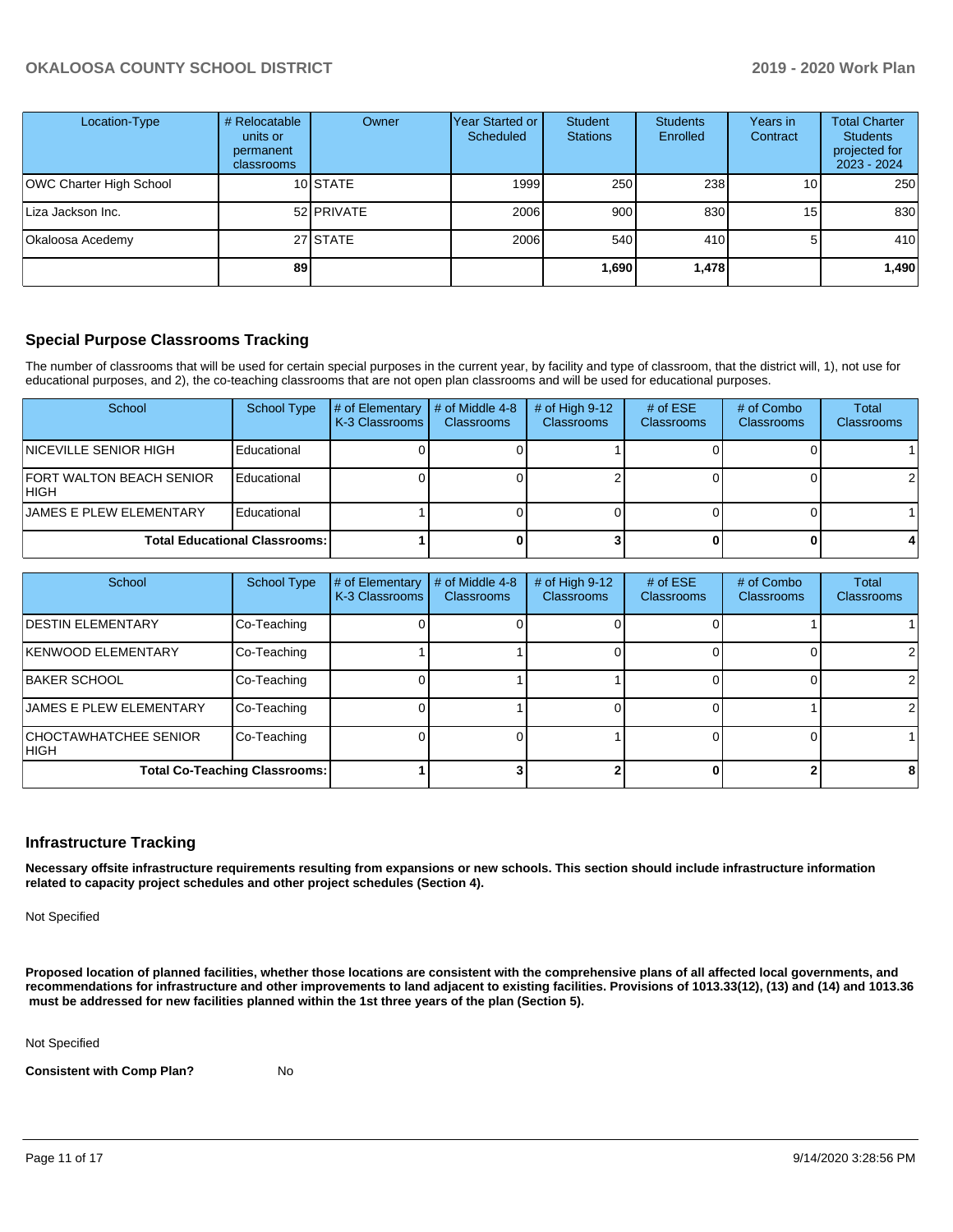#### **Net New Classrooms**

The number of classrooms, by grade level and type of construction, that were added during the last fiscal year.

| List the net new classrooms added in the 2018 - 2019 fiscal year. |                                                                                                                                                         |                                   |                                |                                                                        | List the net new classrooms to be added in the 2019 - 2020 fiscal<br>year. |                                   |                                     |                        |
|-------------------------------------------------------------------|---------------------------------------------------------------------------------------------------------------------------------------------------------|-----------------------------------|--------------------------------|------------------------------------------------------------------------|----------------------------------------------------------------------------|-----------------------------------|-------------------------------------|------------------------|
|                                                                   | "Classrooms" is defined as capacity carrying classrooms that are added to increase<br>capacity to enable the district to meet the Class Size Amendment. |                                   |                                | Totals for fiscal year 2019 - 2020 should match totals in Section 15A. |                                                                            |                                   |                                     |                        |
| Location                                                          | $2018 - 2019$ #<br>Permanent                                                                                                                            | $2018 - 2019$ #<br><b>Modular</b> | $2018 - 2019$ #<br>Relocatable | $2018 - 2019$<br>Total                                                 | 2019 - 2020 #<br>Permanent                                                 | $2019 - 2020$ #<br><b>Modular</b> | 2019 - 2020 #<br><b>Relocatable</b> | $2019 - 2020$<br>Total |
| Elementary (PK-3)                                                 |                                                                                                                                                         |                                   |                                |                                                                        |                                                                            |                                   |                                     |                        |
| Middle (4-8)                                                      |                                                                                                                                                         |                                   |                                |                                                                        |                                                                            |                                   |                                     |                        |
| High (9-12)                                                       |                                                                                                                                                         |                                   |                                |                                                                        |                                                                            |                                   |                                     |                        |
|                                                                   |                                                                                                                                                         |                                   |                                |                                                                        |                                                                            |                                   |                                     |                        |

### **Relocatable Student Stations**

Number of students that will be educated in relocatable units, by school, in the current year, and the projected number of students for each of the years in the workplan.

| <b>Site</b>                        | 2019 - 2020 | 2020 - 2021 | 2021 - 2022 | 2022 - 2023 | 2023 - 2024 | 5 Year Average |
|------------------------------------|-------------|-------------|-------------|-------------|-------------|----------------|
| KENWOOD ELEMENTARY                 | 28          | 88          | 0           | $\Omega$    |             | 23             |
| <b>FLOROSA ELEMENTARY</b>          | $\Omega$    | $\Omega$    | ∩           | $\Omega$    | O           | $\overline{0}$ |
| <b>ANNETTE P EDWINS ELEMENTARY</b> | 72          | 66          | 0           | $\Omega$    | $\Omega$    | 28             |
| <b>BAKER SCHOOL</b>                | 22          | 100         | 0           | $\Omega$    | 0           | 24             |
| <b>BOB SIKES ELEMENTARY</b>        | 72          | $\mathbf 0$ | 0           | $\Omega$    | $\Omega$    | 14             |
| ELLIOTT POINT ELEMENTARY           | 69          | 100         | 0           | $\Omega$    | 0           | 34             |
| MARY ESTHER ELEMENTARY             | 36          | 60          | 0           | $\Omega$    | 0           | 19             |
| JAMES E PLEW ELEMENTARY            | 36          | 88          | $\Omega$    | $\Omega$    | $\Omega$    | 25             |
| CHOCTAWHATCHEE SENIOR HIGH         | $\Omega$    | $\Omega$    | O           | $\Omega$    | 0           | $\overline{0}$ |
| <b>CRESTVIEW SENIOR HIGH</b>       | 39          | $\Omega$    | $\Omega$    | $\Omega$    | $\Omega$    | 8              |
| <b>RIVERSIDE ELEMENTARY SCHOOL</b> | 0           | 36          | 0           | 0           | $\Omega$    | $\overline{7}$ |
| SHOAL RIVER MIDDLE SCHOOL          | 0           | $\mathbf 0$ | 0           | $\Omega$    | 0           | $\overline{0}$ |
| <b>SOUTHSIDE CENTER</b>            | 0           | $\Omega$    | O           | $\Omega$    | $\Omega$    | 0              |
| W C PRYOR MIDDLE                   | $\Omega$    | $\Omega$    | 0           | $\Omega$    | $\Omega$    | $\Omega$       |
| WRIGHT ELEMENTARY                  | 54          | 54          | 0           | $\Omega$    | $\Omega$    | 22             |
| <b>SHALIMAR ELEMENTARY</b>         | 34          | 100         | $\Omega$    | $\Omega$    | $\Omega$    | 27             |
| <b>EGLIN ELEMENTARY</b>            | 28          | 44          | $\Omega$    | $\Omega$    | $\Omega$    | 14             |
| <b>LAUREL HILL SCHOOL</b>          | 0           | 18          | 0           | $\Omega$    | $\Omega$    | $\overline{4}$ |
| NICEVILLE SENIOR HIGH              | 0           | $\Omega$    | $\Omega$    | $\Omega$    | $\Omega$    | $\Omega$       |
| NORTHWOOD ELEMENTARY               | 0           | $\Omega$    | n           | $\Omega$    | $\Omega$    | $\overline{0}$ |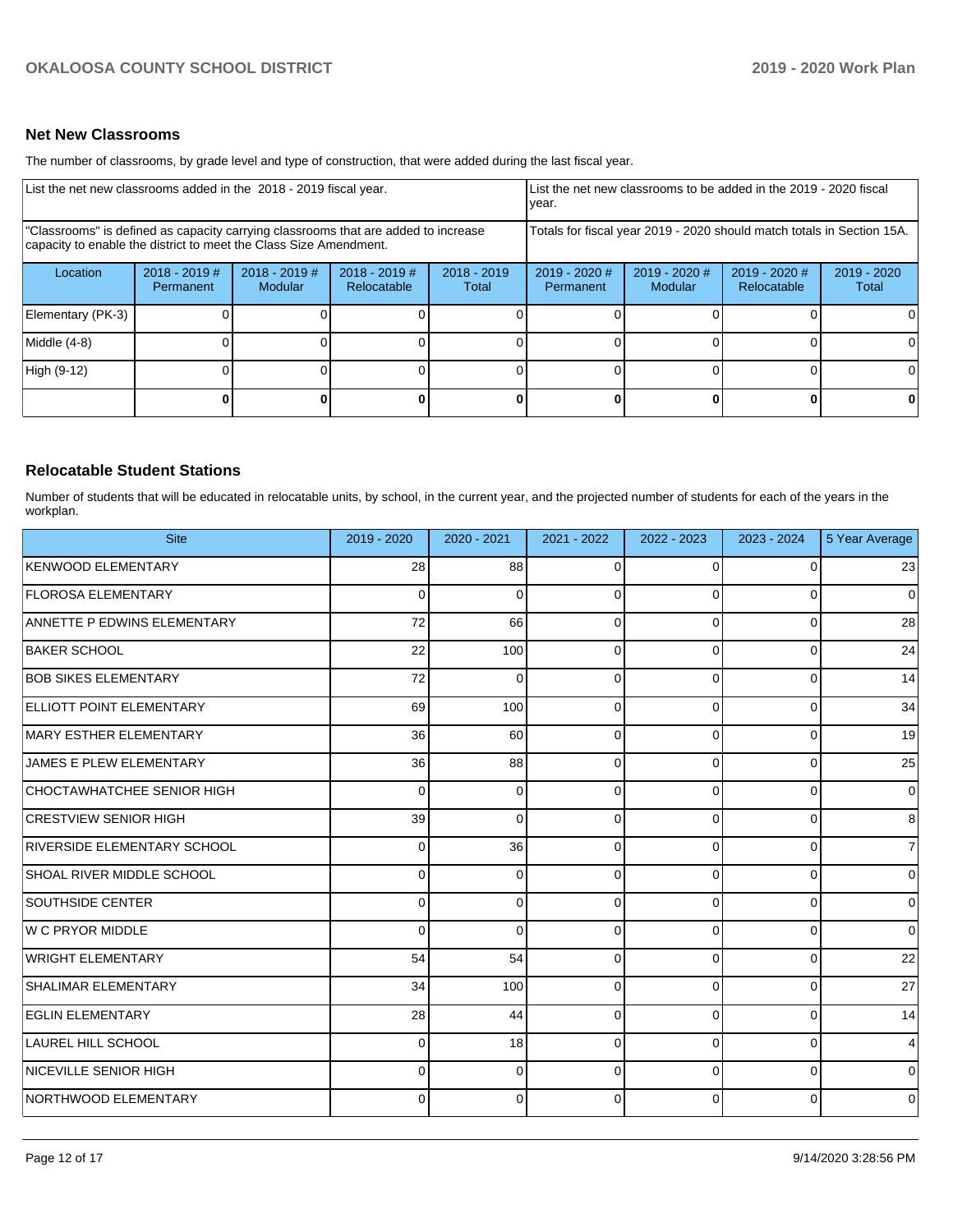| SILVER SANDS SCHOOL FOR EXCEPTIONAL<br>STUDENTS | 0            | $\Omega$ | $\Omega$ | 0            | $\Omega$       | $\overline{0}$ |
|-------------------------------------------------|--------------|----------|----------|--------------|----------------|----------------|
| <b>DESTIN MIDDLE</b>                            | 66           | 88       | $\Omega$ | $\Omega$     | $\Omega$       | 31             |
| <b>DAVIDSON MIDDLE</b>                          | 110          | 66       | $\Omega$ | 0            | $\Omega$       | 35             |
| <b>ANTIOCH ELEMENTARY</b>                       | 79           | 66       | $\Omega$ | 0            | $\overline{0}$ | 29             |
| <b>DESTIN ELEMENTARY</b>                        | 90           | 80       | $\Omega$ | 0            | $\overline{0}$ | 34             |
| LULA J EDGE ELEMENTARY                          | 18           | 66       | $\Omega$ | 0            | $\overline{0}$ | 17             |
| ADDIE R LEWIS SCHOOL                            | 18           | 110      | $\Omega$ | 0            | $\Omega$       | 26             |
| LONGWOOD ELEMENTARY                             | 0            | 88       | $\Omega$ | $\Omega$     | $\Omega$       | 18             |
| CHOICE HIGH SCHOOL AND TECHNICAL CENTER         | 0            | $\Omega$ | $\Omega$ | 0            | $\Omega$       | $\overline{0}$ |
| WALKER ELEMENTARY                               | 51           | 125      | $\Omega$ | 0            | $\Omega$       | 35             |
| <b>BLUEWATER ELEMENTARY</b>                     | 142          | 100      | $\Omega$ | 0            | $\overline{0}$ | 48             |
| <b>CLIFFORD MEIGS MIDDLE</b>                    | $\Omega$     | 0        | $\Omega$ | $\Omega$     | $\Omega$       | $\overline{0}$ |
| LANCE C RICHBOURG SCHOOL                        | <sup>0</sup> | $\Omega$ | $\Omega$ | <sup>n</sup> | $\Omega$       | $\overline{0}$ |
| <b>C W RUCKEL MIDDLE</b>                        | 88           | 0        | $\Omega$ | 0            | $\Omega$       | 18             |
| <b>FORT WALTON BEACH SENIOR HIGH</b>            | 0            | $\Omega$ | $\Omega$ | $\Omega$     | $\Omega$       | $\mathbf 0$    |
| MAX BRUNER MIDDLE                               | 0            | $\Omega$ | $\Omega$ | 0            | $\overline{0}$ | $\overline{0}$ |
| CRESTVIEW VOCATIONAL-TECHNICAL CENTER           | 0            | 0        | $\Omega$ | 0            | 0              | $\overline{0}$ |

| Totals for OKALOOSA COUNTY SCHOOL DISTRICT        |         |        |        |        |        |        |
|---------------------------------------------------|---------|--------|--------|--------|--------|--------|
| Total students in relocatables by year.           | 1.152 l | 1.543  |        |        |        | 539    |
| Total number of COFTE students projected by year. | 29,675  | 30.050 | 30.420 | 30.609 | 30.751 | 30,301 |
| Percent in relocatables by year.                  | 4 %     | 5%     | 0%     | 0%     | 0 % I  | 2%     |

# **Leased Facilities Tracking**

Exising leased facilities and plans for the acquisition of leased facilities, including the number of classrooms and student stations, as reported in the educational plant survey, that are planned in that location at the end of the five year workplan.

| Location                        | # of Leased<br>Classrooms 2019 -<br>2020 | <b>FISH Student</b><br><b>Stations</b> | Owner         | # of Leased<br>Classrooms 2023 -<br>2024 | <b>FISH Student</b><br><b>Stations</b> |
|---------------------------------|------------------------------------------|----------------------------------------|---------------|------------------------------------------|----------------------------------------|
| LAUREL HILL SCHOOL              |                                          |                                        | 0 Board Owned |                                          | 0.                                     |
| DAVIDSON MIDDLE                 |                                          |                                        | 0 Board Owned |                                          | 0                                      |
| <b>IDESTIN ELEMENTARY</b>       |                                          |                                        | 0 Board Owned |                                          | 0                                      |
| <b>BAKER SCHOOL</b>             |                                          |                                        | 0 Board Owned |                                          | 0                                      |
| <b>BOB SIKES ELEMENTARY</b>     |                                          |                                        | 0 Board Owned |                                          | $\Omega$                               |
| <b>EGLIN ELEMENTARY</b>         |                                          |                                        | 0 Board Owned |                                          | 0                                      |
| <b>NORTHWOOD ELEMENTARY</b>     |                                          |                                        | 0 Board Owned |                                          | $\Omega$                               |
| <b>ELLIOTT POINT ELEMENTARY</b> |                                          |                                        | 0 Board Owned |                                          | $\Omega$                               |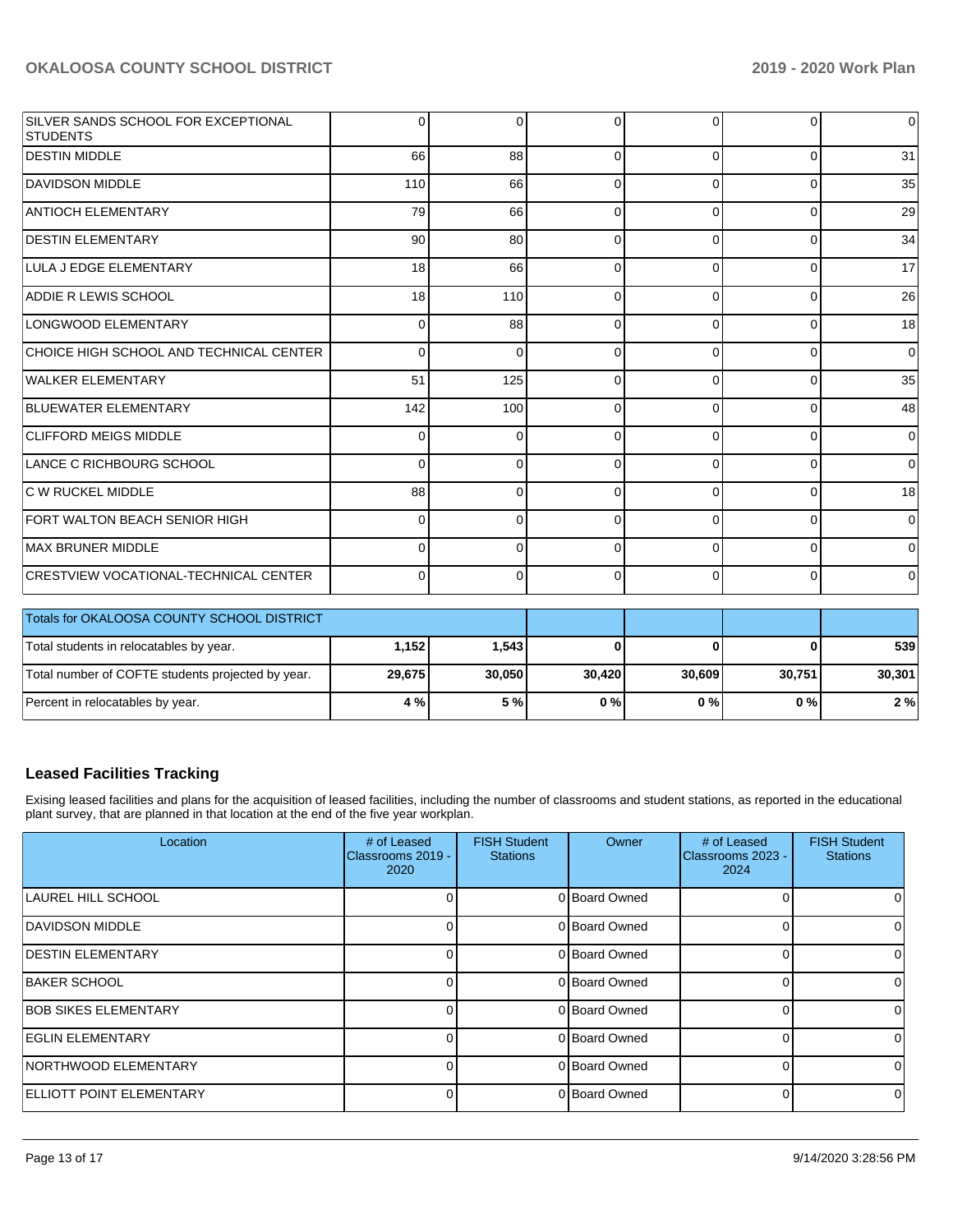| <b>ADDIE R LEWIS SCHOOL</b>                     | 0           |             | 0 Board Owned | 0           | 0 |
|-------------------------------------------------|-------------|-------------|---------------|-------------|---|
| ANTIOCH ELEMENTARY                              | 0           |             | 0 Board Owned | 0           | 0 |
| ANNETTE P EDWINS ELEMENTARY                     | $\Omega$    | 0           |               | $\mathbf 0$ | 0 |
| <b>CLIFFORD MEIGS MIDDLE</b>                    | $\Omega$    | 0           |               | $\mathbf 0$ | 0 |
| LANCE C RICHBOURG SCHOOL                        | $\Omega$    | $\Omega$    |               | $\mathbf 0$ | 0 |
| RIVERSIDE ELEMENTARY SCHOOL                     | $\Omega$    | 0           |               | 0           | 0 |
| SHOAL RIVER MIDDLE SCHOOL                       | $\Omega$    | $\Omega$    |               | $\mathbf 0$ | 0 |
| <b>DESTIN MIDDLE</b>                            | 0           | 0           |               | 0           | 0 |
| BLUEWATER ELEMENTARY                            | $\Omega$    | $\Omega$    |               | $\mathbf 0$ | 0 |
| FORT WALTON BEACH SENIOR HIGH                   | $\Omega$    | $\Omega$    |               | $\mathbf 0$ | 0 |
| MAX BRUNER MIDDLE                               | $\Omega$    | 0           |               | $\mathbf 0$ | 0 |
| LONGWOOD ELEMENTARY                             | 0           | 0           |               | 0           | 0 |
| CHOICE HIGH SCHOOL AND TECHNICAL CENTER         | $\Omega$    | $\Omega$    |               | $\mathbf 0$ | 0 |
| WALKER ELEMENTARY                               | $\Omega$    | 0           |               | $\mathbf 0$ | 0 |
| JAMES E PLEW ELEMENTARY                         | $\Omega$    | $\Omega$    |               | $\mathbf 0$ | 0 |
| CHOCTAWHATCHEE SENIOR HIGH                      | $\Omega$    | 0           |               | 0           | 0 |
| <b>CRESTVIEW SENIOR HIGH</b>                    | $\Omega$    | $\Omega$    |               | $\mathbf 0$ | 0 |
| <b>CRESTVIEW VOCATIONAL-TECHNICAL CENTER</b>    | $\Omega$    | 0           |               | $\mathbf 0$ | 0 |
| <b>KENWOOD ELEMENTARY</b>                       | $\Omega$    | $\Omega$    |               | $\mathbf 0$ | 0 |
| <b>FLOROSA ELEMENTARY</b>                       | $\Omega$    | 0           |               | $\mathbf 0$ | 0 |
| WRIGHT ELEMENTARY                               | 0           | 0           |               | $\mathbf 0$ | 0 |
| <b>SHALIMAR ELEMENTARY</b>                      | $\Omega$    | 0           |               | $\mathbf 0$ | 0 |
| MARY ESTHER ELEMENTARY                          | $\Omega$    | $\Omega$    |               | $\mathbf 0$ | 0 |
| NICEVILLE SENIOR HIGH                           | $\Omega$    | $\Omega$    |               | $\mathbf 0$ | 0 |
| SILVER SANDS SCHOOL FOR EXCEPTIONAL<br>STUDENTS |             | 0           |               | U           |   |
| SOUTHSIDE CENTER                                | $\mathbf 0$ | 0           |               | 0           | 0 |
| W C PRYOR MIDDLE                                | 0           | $\mathbf 0$ |               | 0           | 0 |
| C W RUCKEL MIDDLE                               | 0           | 0           |               | 0           | 0 |
| LULA J EDGE ELEMENTARY                          | 0           | $\mathbf 0$ |               | 0           | 0 |
|                                                 | $\pmb{0}$   | 0           |               | $\pmb{0}$   | 0 |

# **Failed Standard Relocatable Tracking**

Relocatable units currently reported by school, from FISH, and the number of relocatable units identified as 'Failed Standards'.

Nothing reported for this section.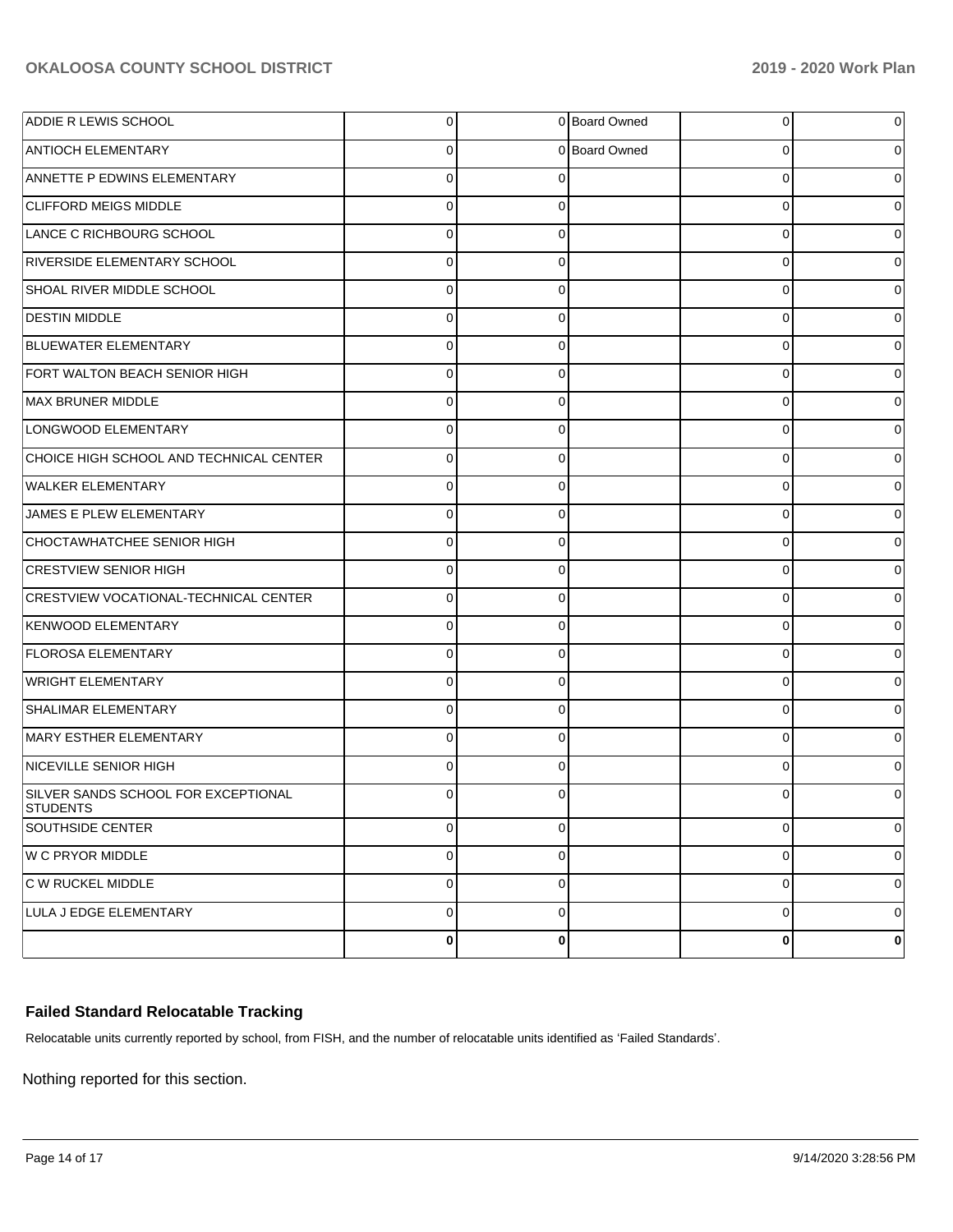# **Planning**

#### **Class Size Reduction Planning**

**Plans approved by the school board that reduce the need for permanent student stations such as acceptable school capacity levels, redistricting, busing, year-round schools, charter schools, magnet schools, public-private partnerships, multitrack scheduling, grade level organization, block scheduling, or other alternatives.**

The Okaloosa County School Board has adopted an extended day at Crestview High School, Choctawhatchee High School, Fort Walton Beach High School and Niceville High Shcool. This move will provide the student with greater flexibility in their class selection and a more efficient useage of space. In addition, the School District has several non-traditional schools, such as the Northwest Florida Ballett academy, the CHOICE Institute, the Emerald Coast Career Institute, online education programs (schools) and the Blended School programs. The district also has been adding a 6th peroid to some teachers work load when it is agreeable with both parties to better utilize space and teacher units.

#### **School Closure Planning**

**Plans for the closure of any school, including plans for disposition of the facility or usage of facility space, and anticipated revenues.** 

No closures are planned at this time. However, the School District plans to continue evaluating the utilization of existing and planned school facilities to ensure that they are used in the most economical and efficient manner, which could result in some future disposition of existing school facilities. The District has disposed of the Ocean City property and will continue it's review process of other district real estate.

# **Long Range Planning**

#### **Ten-Year Maintenance**

District projects and locations regarding the projected need for major renovation, repair, and maintenance projects within the district in years 6-10 beyond the projects plans detailed in the five years covered by the work plan.

Nothing reported for this section.

#### **Ten-Year Capacity**

Schedule of capital outlay projects projected to ensure the availability of satisfactory student stations for the projected student enrollment in K-12 programs for the future 5 years beyond the 5-year district facilities work program.

Nothing reported for this section.

### **Ten-Year Planned Utilization**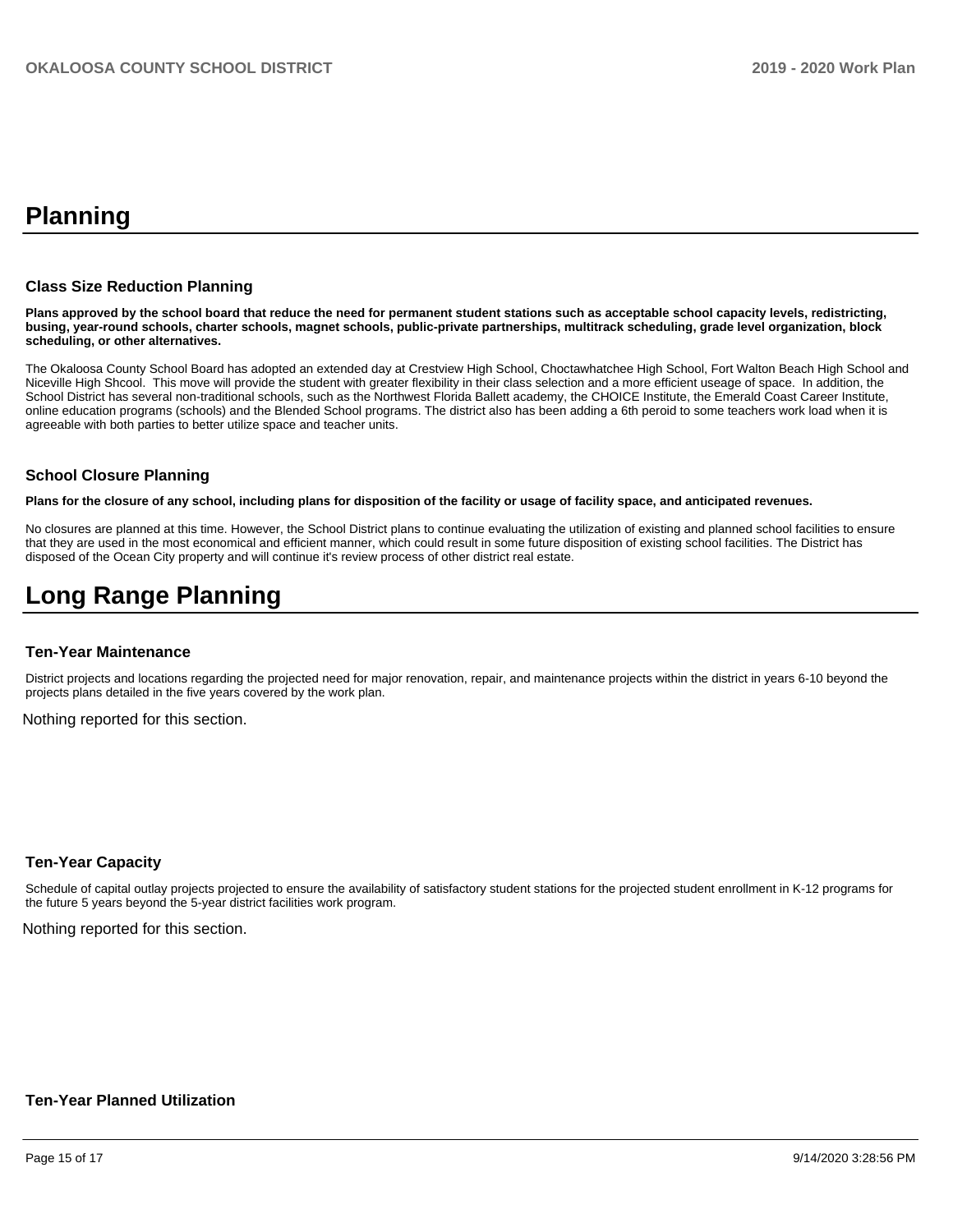Schedule of planned capital outlay projects identifying the standard grade groupings, capacities, and planned utilization rates of future educational facilities of the district for both permanent and relocatable facilities.

| <b>Grade Level Projections</b>   | <b>FISH</b><br>Student<br><b>Stations</b> | <b>Actual 2018 -</b><br>2019 FISH<br>Capacity | Actual<br>$2018 -$<br>2019<br><b>COFTE</b> | Actual 2018 - 2019<br><b>Utilization</b> | Actual 2019 - 2020 / 2028 - 2029 new<br>Student Capacity to be added/removed | Projected 2028<br>2029 COFTE | Projected 2028 -<br>2029 Utilization |
|----------------------------------|-------------------------------------------|-----------------------------------------------|--------------------------------------------|------------------------------------------|------------------------------------------------------------------------------|------------------------------|--------------------------------------|
| Elementary - District<br> Totals | 13,466                                    | 13,466                                        | 12,776.59                                  | 94.88%                                   |                                                                              |                              | 0.00 %                               |
| Middle - District Totals         | 10.052                                    | 9.041                                         | 8.461.39                                   | 93.58 %                                  |                                                                              |                              | 0.00 %                               |
| High - District Totals           | 8.492                                     | 8,065                                         | 6.690.27                                   | 82.95 %                                  |                                                                              |                              | 0.00 %                               |
| Other - ESE, etc                 | .962                                      | 1.618                                         | 1.245.73                                   | 77.01 %                                  |                                                                              |                              | 0.00 %                               |
|                                  | 33,972                                    | 32,190                                        | 29,173.98                                  | 90.63 %                                  |                                                                              |                              | 0.00%                                |

**Combination schools are included with the middle schools for student stations, capacity, COFTE and utilization purposes because these facilities all have a 90% utilization factor. Use this space to explain or define the grade groupings for combination schools.** 

No comments to report.

#### **Ten-Year Infrastructure Planning**

**Proposed Location of Planned New, Remodeled, or New Additions to Facilities in 06 thru 10 out years (Section 28).**

Nothing reported for this section.

Plans for closure of any school, including plans for disposition of the facility or usage of facility space, and anticipated revenues in the 06 thru 10 out **years (Section 29).**

Nothing reported for this section.

#### **Twenty-Year Maintenance**

District projects and locations regarding the projected need for major renovation, repair, and maintenance projects within the district in years 11-20 beyond the projects plans detailed in the five years covered by the work plan.

Nothing reported for this section.

### **Twenty-Year Capacity**

Schedule of capital outlay projects projected to ensure the availability of satisfactory student stations for the projected student enrollment in K-12 programs for the future 11-20 years beyond the 5-year district facilities work program.

Nothing reported for this section.